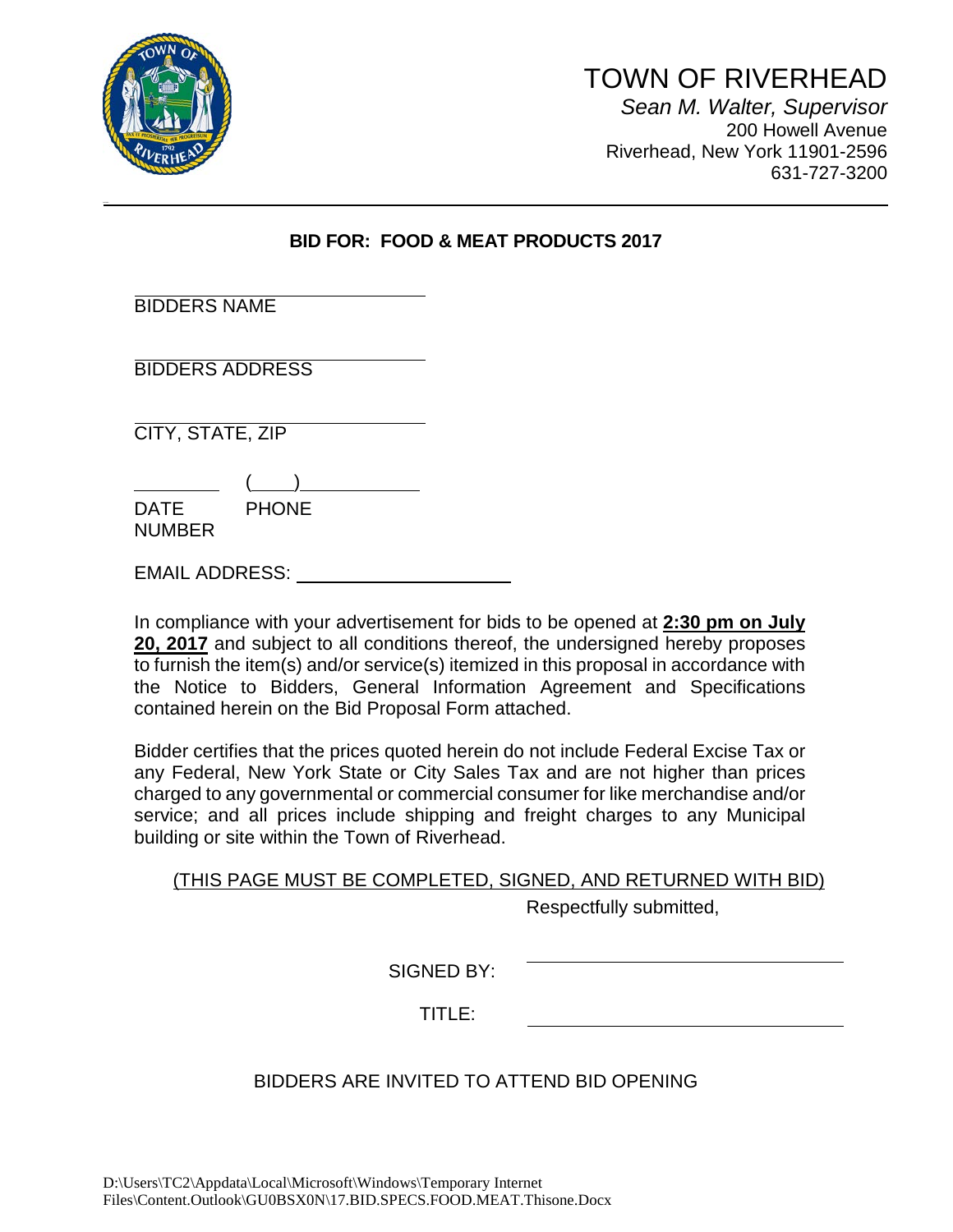### **TOWN OF RIVERHEAD NOTICE TO BIDDERS**

Sealed bids for the purchase of **FOOD & MEAT PRODUCTS 2017** for the use in the Town of Riverhead, Riverhead, New York will be received at the Office of the Town Clerk, Riverhead Town Hall, 200 Howell Avenue, Riverhead, New York until **2:30 PM on JULY 20, 2017** at which time they will be publicly opened and read aloud.

Specifications and guidelines for submission of bids are available on the Town's website at www.townofriverheadny.gov, click on "Bid Requests" beginning **June 29, 2017**.

All bids must be submitted on the bid form provided. Any and all exceptions to the specifications must be listed on a separate sheet of paper, bearing the designation "**EXCEPTIONS TO THE SPECIFICATIONS**" and attached to the bid form.

All bids must be submitted to the Office of the Town Clerk at the address stated above in a sealed envelope clearly marked "**FOOD & MEAT PRODUCTS 2017**". Bids must be received by the Office of the Town Clerk by no later than **2:30 p.m. on July 20, 2017.** 

Please take notice that the Town Board reserves the right to reject in whole or in part any or all bids, waive any informality in the bids, and accept the bid which is deemed most favorable in the interest of the Town of Riverhead. The Town Board will use its discretion to make judgmental determination as to its best estimate of the lowest bidder. Note: Bid responses must be delivered to the Office of the Town Clerk at the address above. The Town may decline to accept, deem untimely, and/or reject any bid response/proposal that is not delivered to the Office of the Town Clerk.

### BY ORDER OF THE RIVERHEAD TOWN BOARD DIANE M. WILHELM, TOWN CLERK RIVERHEAD, NY 11901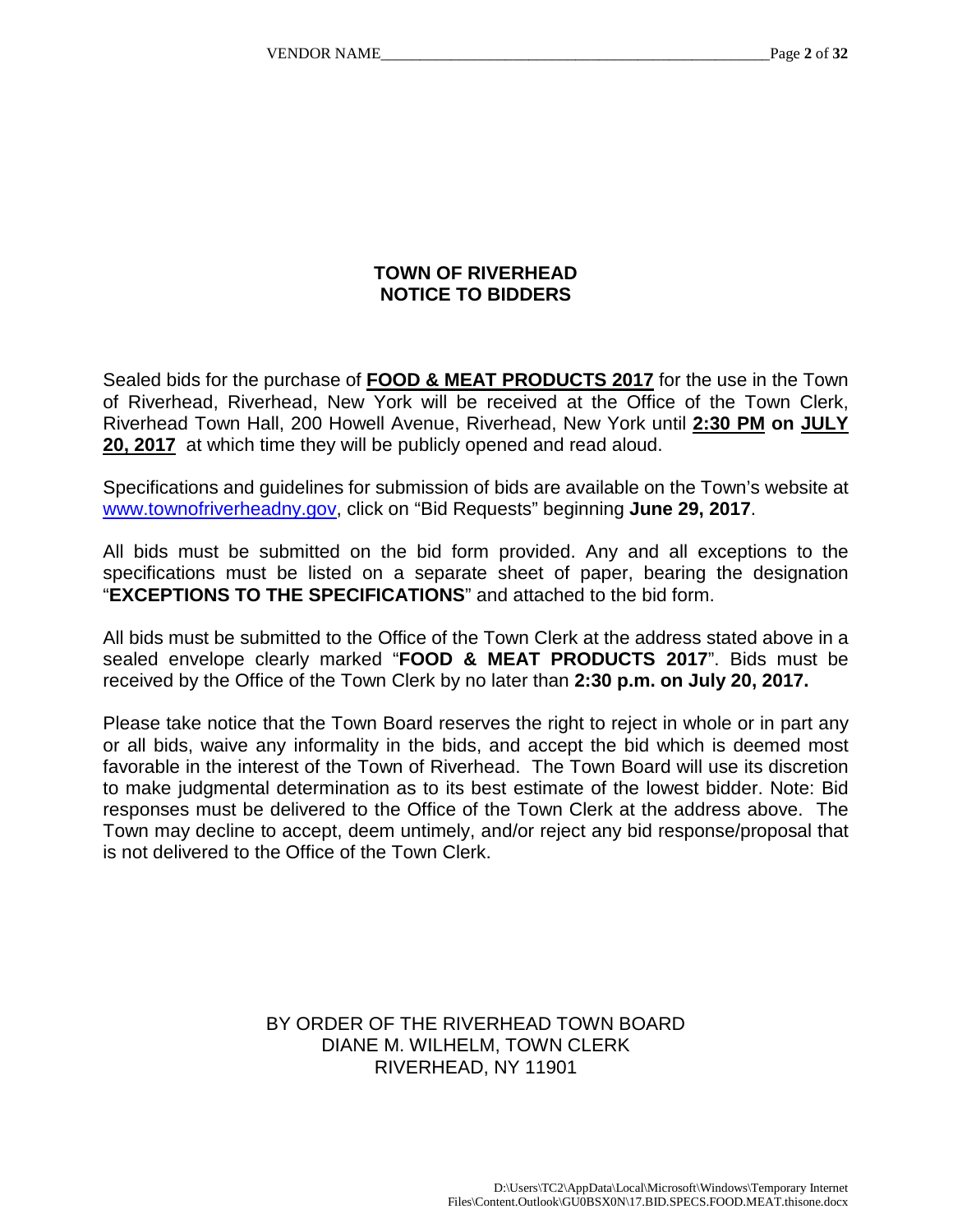# **TOWN OF RIVERHEAD BID SPECIFICATION FOOD & MEAT PRODUCTS (Includes meat, diary, produce, and grocery items)**

# **I: OVERVIEW**

The Town of Riverhead, through its Senior Citizen Program, offers breakfast and a hot, nutritionally balanced noon meal which is prepared and cooked on premises (breakfast Monday through Thursday and lunch Monday through Friday). In addition to the above, the Senior Citizen Program offers activities and events some of which include service of food and a Meals on Wheels Program for all qualified and eligible homebound residents of the Town of Riverhead. The Town strives to provide quality and diverse nutritious and balanced meals.

The Town is seeking proposals from qualified vendors to supply the Town with USDA grade meats, dairy, produce, grocery, bakery, and beverage products, on an as needed basis.

In soliciting proposals, it is the Town's intent and goal to provide quality food and services, meet standards of nutrition set by Town and/or County, expedite deliveries and allow for pick-up for a limited number of specialty or in season/farm fresh produce, and reduce food and administrative costs. The Town seeks vendor(s) that demonstrate ability to meet these goals. In addition, as the Senior Citizen Program is committed to provide nutritional and well balanced meals and at times must provide and/or substitute foods for some residents due to sodium or concentrated sweets restrictions, with respect to packaged, canned, and bottled food and beverage items, the Town seeks the vendor to identify the brand, product code, serving or pack size and nutritional data on all food items (i.e. calorie and nutrition labels to include total fat, saturated fat, trans fat, cholesterol, sodium, total carbohydrates, fiber, sugar, and protein). Finally, the Town is also committed to food safety. It will be required that the vendor help in our efforts to maintain food safety when it comes to recalls on products, delivery requirements and any other food safety issues that may arise.

This request for proposal is part of a competitive procurement process, which is intended to serve the best interests of the Town of Riverhead. The Town will award to the vendor(s) whose proposal is determined to be the most advantageous to the Town, taking into consideration the evaluation factors set forth in the request for proposal. Notwithstanding the above, due to the variety of products, ranging from fresh, bottled, canned to frozen, and based upon past bids and awards for food and meat products, the Town anticipates and reserves its right to award to one or more than one bidder. In addition, the Town reserves the right to award fresh produce to one or more bidders so the Town may exercise the option to pick up fresh in-season produce or award to one bidder and reserve its right to purchase fresh produce from other entities/suppliers. The Town also reserves the right not to award this bid.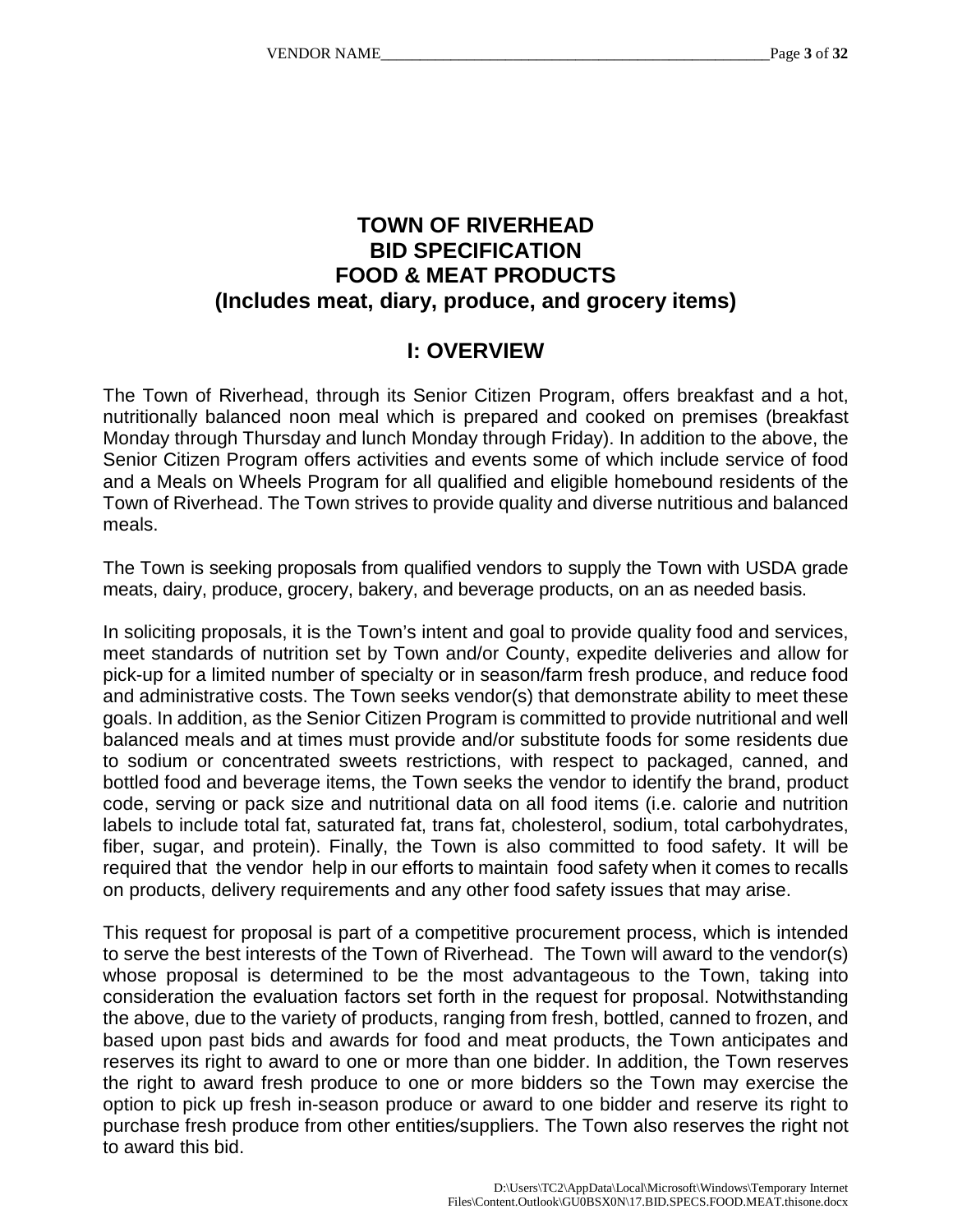The Senior Citizen Program prepares and provides meals at the Senior Center, 60 Shade Tree Lane, Aquebogue, NY 11901. Deliveries are required Monday, Tuesday, Wednesday, Thursday, and Friday.

# **II: GENERAL BID SPECIFICATIONS**

#### **1. General Instructions**

Bidders shall be responsible to carefully examine the bid specifications. These specifications require the doing of all things necessary or proper for, or incidental to the furnishing and delivery of said parts/equipment and associated components. All things not expressly mentioned in these specifications, but involved in carrying out their intent are required by these bid specifications; and the vendor shall perform the same as though they were specifically mentioned, described and delineated. Read all documents contained in the bid specifications.

Bidders are responsible for submitting their bids to the appropriate location at or prior to the time indicated in the specifications. **No bids will be accepted after the designated time or date indicated in the bid specifications.** It is suggested that registered mail be used to submit bids. Delay in mail delivery is not an exception to the receipt of a bid.

A copy of the official bid documents may be obtained at the Town's website: [www.townofriverheadnv.gov.](http://www.townofriverheadnv.gov/) In addition to obtaining the official bid documents, any and all addendum pertaining to a particular bid or RFP are posted on the Town website referenced above-log and scroll to bid for Rebid of Ford Automotive Replacement Parts. It is incumbent upon all potential bidders to view all posted addenda prior to the bid close date.

Any questions or clarification to the bid specifications or technical specifications must be submitted in writing to the Purchasing Agent at 200 Howell Ave., Riverhead, NY 11901 or by email to: [tague@townofriverheadny.gov](mailto:tague@townofriverheadny.gov) prior to the bid opening, **unless otherwise stated\*.** Such questions must be in the possession of the Purchasing Agent at least 72 hours prior to the bid opening, **unless otherwise stated\*. Verbal questions will not be entertained.** 

**Bidders must submit one original copy of their bids.** The original must be sealed and clearly marked **"FOOD & MEAT PRODUCTS 2017".** All bids shall be made out on the proposal forms attached hereto and all the attached certificates must be completed and signed in compliance with the provisions of Section 103-d of the New York State General Municipal Law. All bids must be filled out in ink, or be typewritten. Bids submitted in pencil will be rejected as unresponsive. Bids which have been corrected by white out or cross out, and have not been initialed and/or dated will be rejected as unresponsive. Bid Responses may be rejected if they show any omission, irregularity, alteration of form, addition, condition, unresponsiveness, or unbalance.

Samples may be requested by the Town for the purpose of product evaluation. It is understood that samples will be provided at **no** charge to the Town and will be returned, when requested, within 30 days after the evaluation is completed, at the expense of the vendor. All samples left longer than 30 days after the evaluation period will be discarded.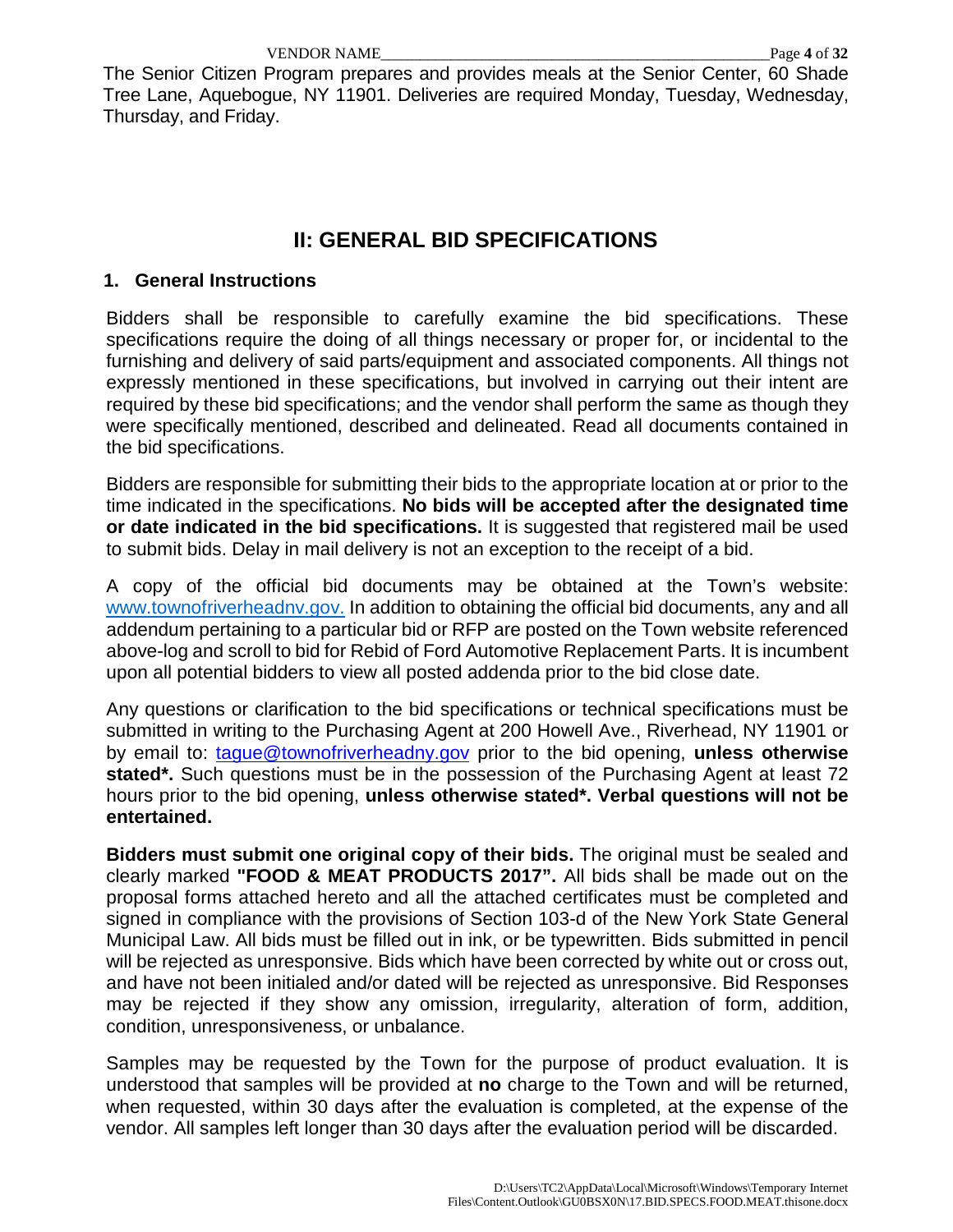The Purchasing Agent, and/or his/her designee, shall be the only one authorized to make changes or alterations to anything contained in these specifications. As stated above, any changes shall be posted as an addendum on the following website: [www.townofriverheadny.gov.](http://www.townofriverheadny.gov/) The Purchasing Agent reserves the right to reject all bids,

parts of all bids, or all bids for any one or more items or contractual services included in the proposed contract, when such rejection is in the best interest of the Town. The contract will be awarded to the vendor(s)/responsible bidder(s) offering the best price, availability to supply products within the requested time frames, and for specialty/in season items for pick up proximity to the Town's Senior Center. A responsible bidder is a producer, dealer, vendor who has demonstrated judgment and integrity, is of good reputation, experienced in his/her work, whose record of past performance is established as satisfactory, and whose financial status is such to provide no risk to the Town of Riverhead in its contractual relations.

No bidder may withdraw a bid within forty-five (45) days after the actual date of the bid opening. Any bidder who does not honor their bid within the forty-five (45) days may be barred from bidding in any jurisdiction in New York State.

Any bidder, contractor, or manufacturer who, in the course of his work, uses or supplies products which may be toxic or harmful, shall provide an MSDS to the Town of Riverhead Purchasing Department prior to the use of those products by the Town or the contractor.

Bidders who are required to adhere to the prevailing wage schedule shall obtain and maintain a current schedule from the New York State Department of Labor for the entire term of the contract. The Town may audit adherence to this schedule at any time during or after the contract period.

By submission of this bid, each bidder and each person signing on behalf of any bidder certifies, and in the case of a joint bid each party thereto certifies as to its own organization, under penalty of perjury, that to the best of its knowledge and belief that each bidder is not on the list created pursuant to paragraph (b) of subdivision 3 of section 165-a of the state finance law.

### **2. Bid Costs and Expenses**

 The Town of Riverhead will not pay any costs incurred by any Bidder/Vendor associated with any aspect of responding to the request for bids, including bid preparation, printing or delivery, or negotiation process.

### **3. Bid Expiration Date**

Prices quoted in the bid shall remain fixed and binding on the Bidder for at least one year from the date of the date of award or such other date set forth in these specifications and, upon mutual consent, an option to extend for an additional year.

### **4. Non-Conforming Bids**

Non-conforming Bids will not be considered. Non-conforming bids are defined as those that do not meet the requirements of the bid specification. The determination of whether a bid requirement is substantive or a mere formality shall reside solely within the Town of Riverhead.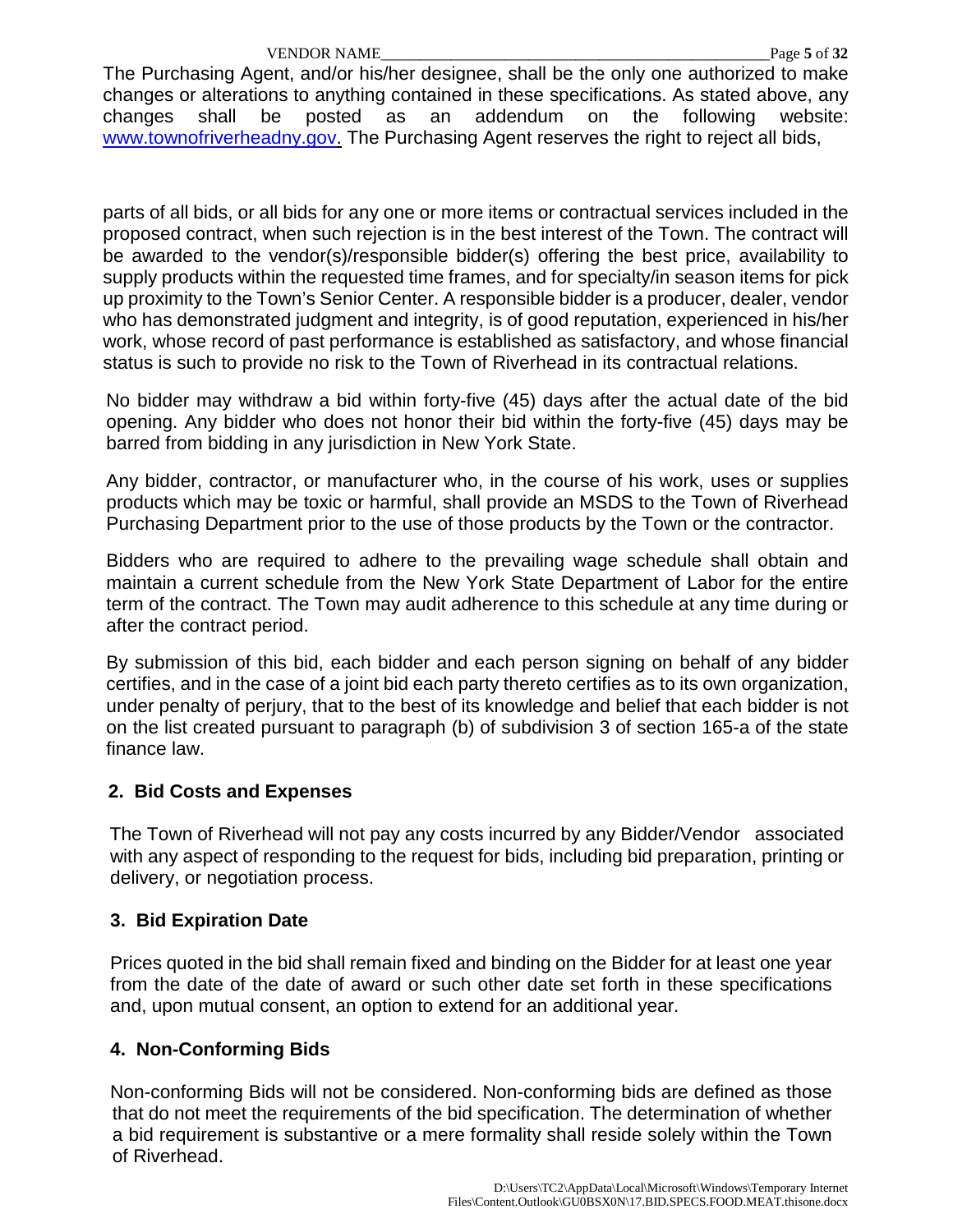### **5. Sub-Contracting**

The Bidder/Vendor selected shall be solely responsible for contractual performance and Bidder/Vendor assumes all responsibility for the quality of work (i.e. supply and delivery of food and meat products) performed under this contract.

### **6. Discrepancies and Omissions**

Bidder/Vendor is fully responsible for the completeness and accuracy of their bid, and for examining this bid and all addenda. Failure to do so will be at the sole risk of Bidder/Vendor. Should Bidder/Vendor find discrepancies, omissions, unclear or ambiguous intent or meaning, or should any questions arise concerning this request for bid, Bidder/Vendor shall notify the Town Clerk of the Town of Riverhead and/or Highway Superintendent, in writing, of such findings at least five (5) days before the bid opening. This will allow issuance of any necessary addenda. It will also help prevent the opening of a defective bid and exposure of Bidder/Vendor's bid upon which award could not be made. All unresolved issues should be addressed in the bid. Protests based on any omission or error, or on the content of the solicitation, will be disallowed if these faults have not been brought to the attention of the Designated Contact, in writing, no later than five (5) calendar days prior to the time set for opening of the bids. Vendor's name MUST appear on EVERY page of this bid.

### **7. Town's Right to Reject Bids**

The Town reserves the right to accept or reject any or all bids or any part of any bid, to waive defects, technicalities or any specifications (whether they be in the Town's specifications or Bidder/Vendor's response), to sit and act as sole judge of the merit and qualifications of each product offered, or to solicit new bids on the same project or on a modified project which may include portions of the originally proposed project as the Town may deem necessary in the best interest of the Town. The Town reserves the right to purchase similar goods or services included as part of this bid from any means legally available to it at any time.

### **8. Town's Right to Cancel Solicitation**

The Town reserves the right to cancel this solicitation at any time during the procurement process, for any reason or for no reason. The Town makes no commitments expressed or implied, that this process will result in a business transaction with any Bidder/Vendor.

### **9. Notification of Withdrawal of Bid**

Bidder/Vendor may modify or withdraw its bid by written request, provided that both bid and request is received by the Town prior to the bid due date. Bids may be re-submitted in accordance with the Bid Notice due date in order to be considered further. Bids become the property of the Town at the bid submission deadline. All bids received are considered firm offers at that time.

### **10. Exceptions to the Bid Specifications**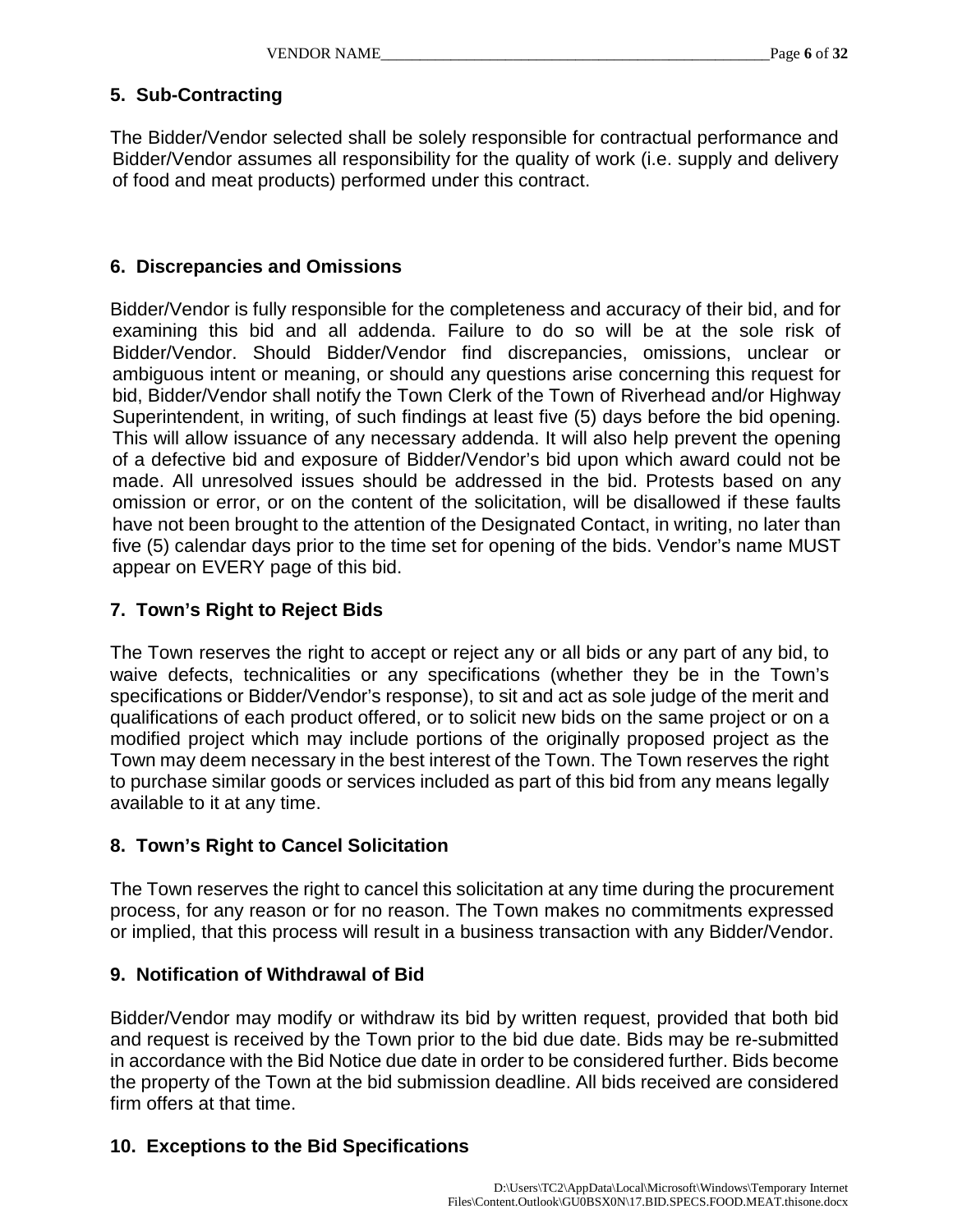Any exceptions to the Bid Specifications or the Town's terms and conditions, must be highlighted and included in writing in the bid. Acceptance of exceptions is within the sole discretion of the evaluation of the Town.

### **Bid Security**

None required.

### **11. Award of Contract**

The final award of a contract is subject to approval by the Town. The Town has the sole right to select the successful Bidder/Vendor(s) for award, to reject any bid as unsatisfactory or non- responsive, to award a contract to other than the lowest priced bid, to award multiple contracts, or not to award a contract. Notice in writing to a Bidder/Vendor of the acceptance of its bid by the Town will constitute a contract, and no Bidder/Vendor will acquire any legal or equitable rights or privileges until the occurrence of such event.

### **12. Contract Terms and Conditions**

The term of the contract between the successful bidder and the Town shall be for one (1) year commencing August 15, 2017. At the end of the contract period, the contract may be extended (not to exceed 1 one (1) year extension) upon the same terms and conditions at the sole discretion of the Town of Riverhead and with the consent of the vendor. The Town also reserves the right to cancel this contract at any time without notice.

### **13. Independent Contractor**

The parties to the contract shall be independent contractors to one another, and nothing herein shall be deemed to cause this agreement to create an agency, partnership, joint venture or employment relationship between parties. Each party shall be responsible for compliance with all applicable workers compensation, unemployment, disability insurance, social security withholding and all other similar matters. Neither party shall be liable for any debts, accounts, obligations or other liability whatsoever of the other party or any other obligation of the other party to pay on the behalf of its employees or to withhold from any compensation paid to such employees any social benefits, workers compensation insurance premiums or any income or other similar taxes.

### **14. Licenses and Permits**

In performance of the contract, the Bidder/Vendor will be required to comply with all applicable federal, state and local laws, ordinances, codes, and regulations. The cost of permits and other relevant costs required in the performance of the contract shall be borne by the successful Bidder/Vendor. The Bidder/Vendor shall be properly licensed and authorized to transact business in the State of New York.

### **15. Notice**

Any notice to the Town of Riverhead required under the contract shall be sent to: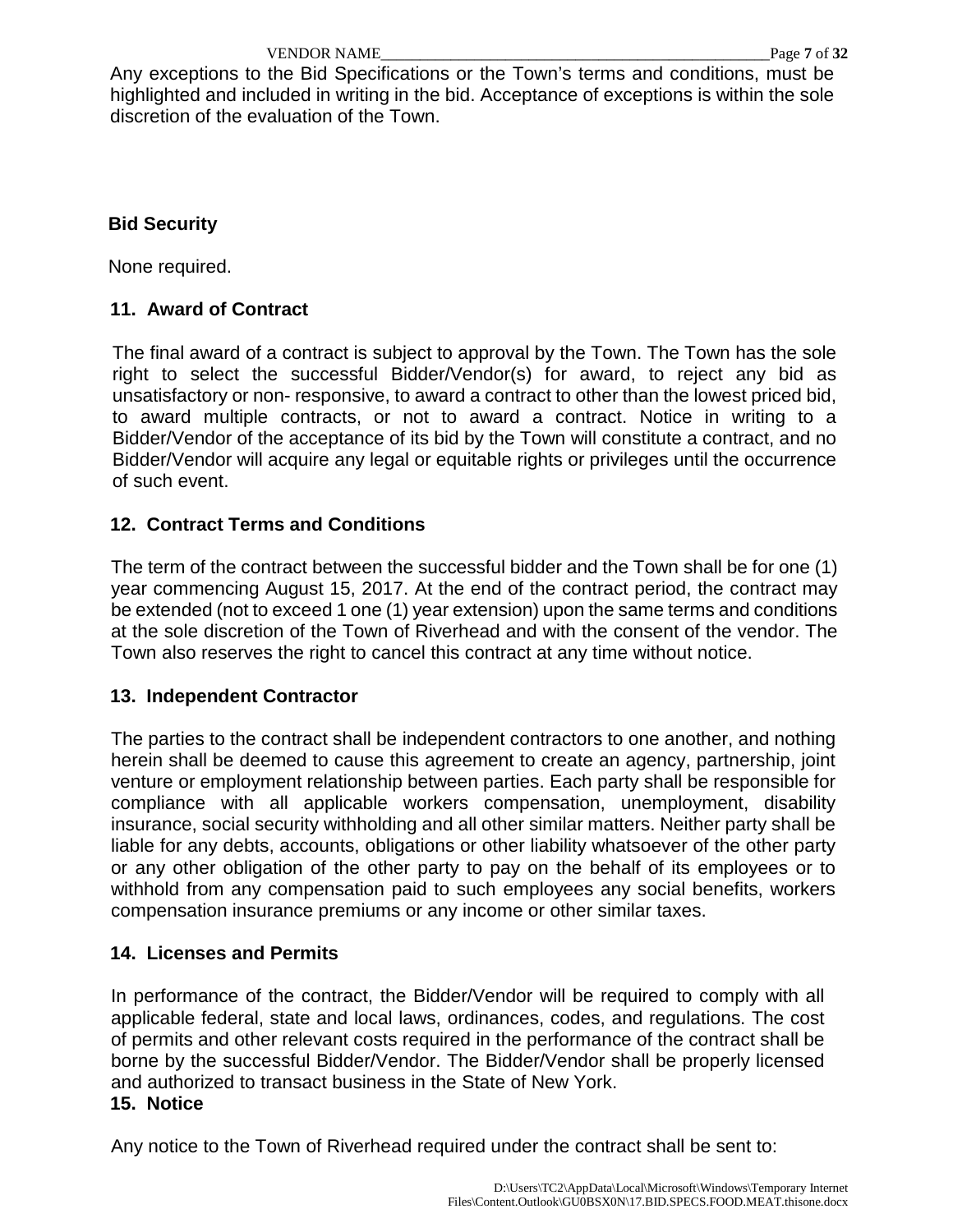### **Mary Ann Tague, Purchasing Agent Town of Riverhead 200 Howell Avenue Riverhead, NY 11901**

#### **16. Indemnification**

#### a. General Indemnification**:**

By submitting a bid, the proposing Bidder/Vendor agrees that in the event it is awarded a contract, it will indemnify and otherwise hold harmless the Town of

Riverhead, its agents and employees from any and all liability, suits, actions, or claims, together with all costs, expenses for attorney's fees, arising out of the Bidder/Vendor's its agents and employees' performance work or services in connection with the contract, regardless of whether such suits, actions, claims or liabilities are based upon acts or failures to act attributable, ole or part, to the Town, its employees or agents.

#### b. Insurance

i. Bidder/Vendor recognizes that it is operating as an independent Bidder/Vendor and that it is liable for any and all losses, penalties, damages, expenses, attorney's fees, judgments, and/or settlements incurred by reason of injury to or death of any and all persons, or injury to any and all property, of any nature, arising out of the Bidder/Vendor's negligent performance under this contract, and particularly without limiting the foregoing, caused by, resulting from, or arising out of any act of omission on the part of the Bidder/Vendor in their negligent performance under this contract. ii. The Bidder/Vendor shall maintain such insurance as will protect against claims under Worker's Compensation Act and from any other claims for damages for personal injury, including death, which may arise from operations under this contract. The Bidder/Vendor is an independent Bidder/Vendor and is not an employee of the Town of Riverhead.

iii. During the term of this contract, the Bidder/Vendor shall, at its own expense, carry insurance minimum limits as set forth above.

#### **17. Piggybacking Clause Method of Award**

The contract, if awarded, will be to the lowest responsive/responsible bidder(s) in part or in whole who meet(s) all the terms of the specifications. The TOWN guarantees no minimum or maximum purchases or contracts as a result of award of this bid. The Town of Riverhead reserves the right to allow all municipal and not for profit organizations authorized under the General Municipal Laws of the State of New York, to purchase any goods and/or services awarded as a result of this bid in accordance with the latest amendments to NYS GML 100 through 104. However, it is understood that the extension of such contracts are at the discretion of the vendor and the vendor is only bound to any contract between the Town of Riverhead and the vendor. Additionally, the TOWN reserves the right to purchase any goods or services included as a part of this bid from any means legally available to it.

### **III. BID SPECIFICATIONS**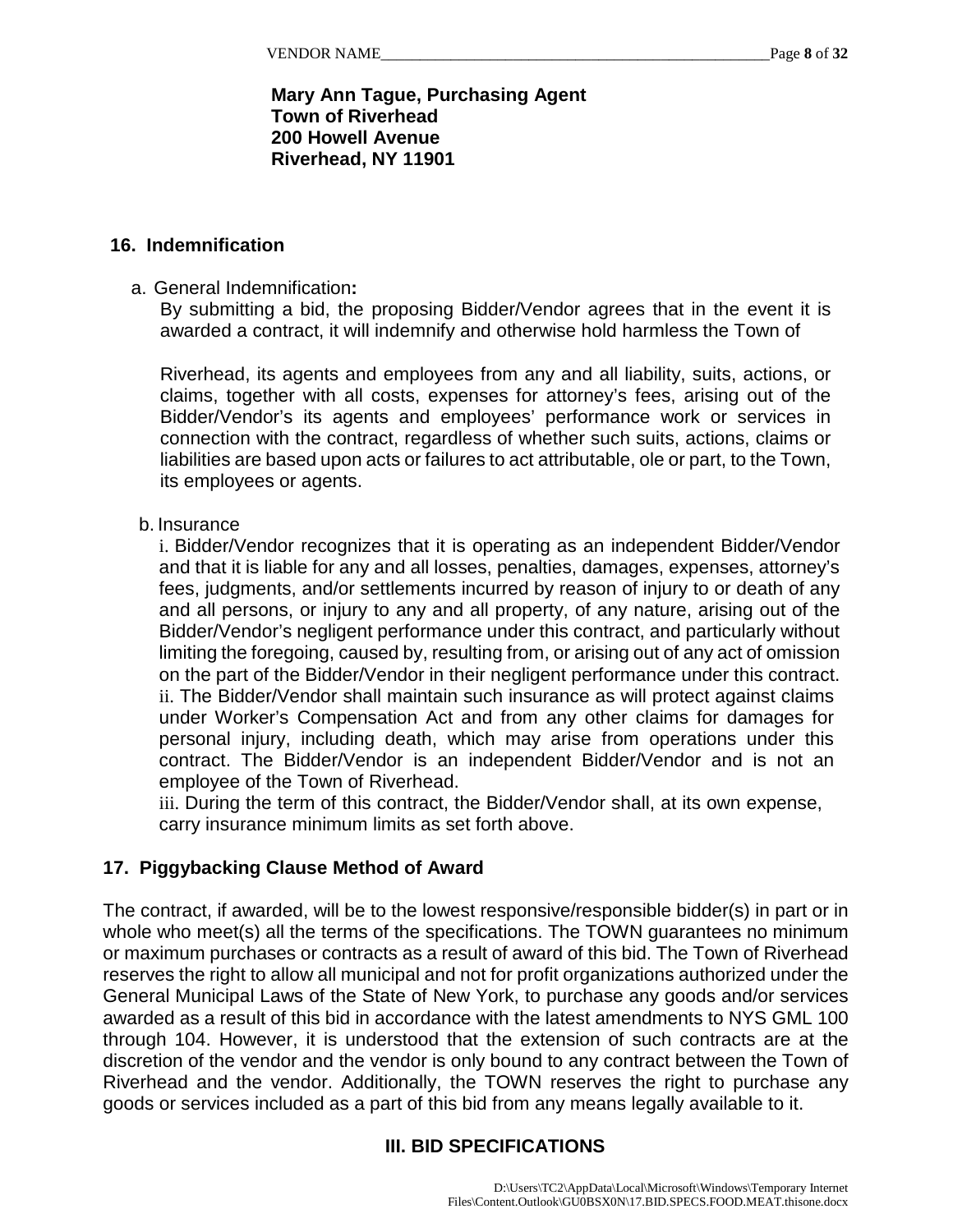#### **1. Scope**

Town is seeking proposals from qualified suppliers to provide some or all of the Town's requirements for meats (fresh and frozen), dairy, produce (fresh and frozen), beverages (bottled and frozen concentrate), and grocery (frozen, bottled and canned) items for the Town Senior Citizen Program. Excluded from the bid are milk products, spices (except salt, pepper) coffee, specialty desserts/syrups, and other limited specialty items.

### **2. Brand, Pack Size, Pricing (including FOB Destination) & Bid Award**

Bidders are to indicate in the space provided on the bid sheets the brand name, product code number of each product and pack size if different than specified. Once brands, product code number, and pack sizes have been established in a contract as submitted in this bid,

the successful vendor is expected to maintain those brands, product code numbers, and pack sizes. Any changes must be approved by the Purchasing Director before acceptance of substitutes or alternates.

Bidders are requested to bid on each item separately and the price listed for each item shall be fixed for the entire term of the contract. Bidder/Vendor shall list the price for products F.O.B. Senior Center, Shade Tree Lane, Aquebogue, New York.

As stated above and below, the Town reserves the right to award to one or more bidders and by item basis. The unit cost submitted must be as unit requested (i.e. case, pounds, portion, dozen, etc.). The Town will make conversions and computations if necessary. Unit cost bid should include any delivery charge (F.O.B. Destination). To the extent that Bidder/Vendor requires a minimum order/dollar value for F.O.B., Bidder/Vendor must include same on the bid sheet. Note, qualification of bid item with a requirement by bidder for any minimum quantity of such item other than as specified in this bid may be cause for rejection of Bidder's entire bid. (The following is intended to provide an example of item qualification subject to rejection of bid *Cereal: Special K, Unit: Case, Price:\$\$- minimum purchase of 10 cases to secure unit price*). The Town will not pay container costs, packing, shipping or handling charges, nor shall the Town pay for any fuel surcharges. In addition, all prices offered by bidders must include on site off loading and inside delivery.

The Town will evaluate all bids based upon price and/or discount, type or quantity of available products, and best value as determined by the Town. All vendors submitting proposals concur with this method of award and will not, under any circumstances or in any manner, dispute any award made using this method.

*Note, If during the course of the contract there is a manufacturer's brand change or reformulation of the product, the Contractor/Manufacturer representative shall not automatically substitute product. Contractor shall submit product specification sheet, Product Formulation Statement, Nutrition Facts, and/or sample shall be submitted upon request for approval prior to any future shipment.*

*If the new/reformulated product is acceptable, all current terms, conditions, and prices shall remain in effect. No substitutions or reformulated product shall be delivered without prior written*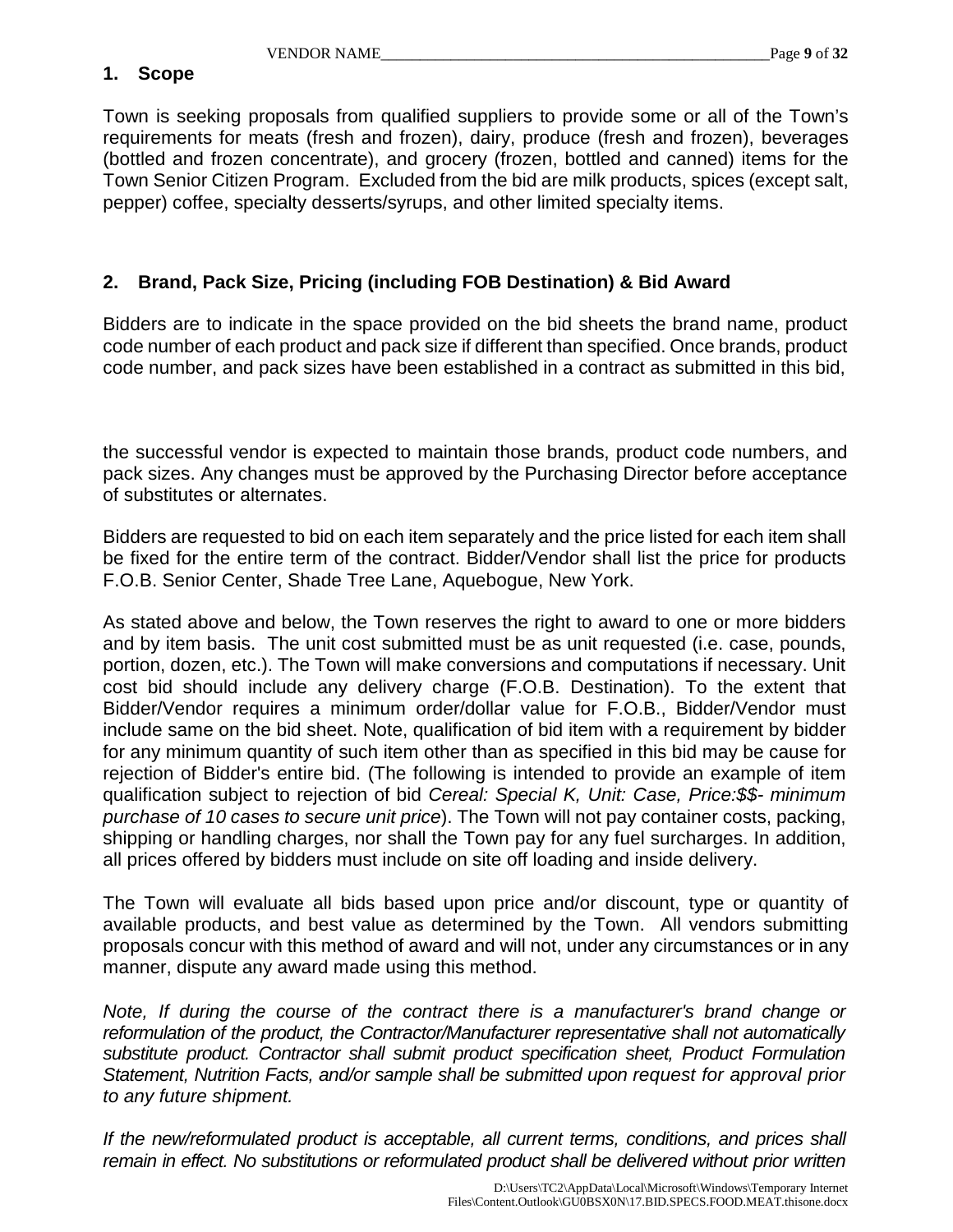*approval by the District. Payment will not be processed for unauthorized substitutions or reformulation.*

### **3. Product Specifications, Shelf Life, Quality and Quantities**

The approved bidder(s) must provide easy access to product information/label sheets containing product information: Serving Size; Servings per container; Number of calories per serving; Percent (%) of calories from fat; Percent (%) of calories from saturated fat;

Percent (%) of sugar by weight; Milligrams of sodium; Grams of trans fat; Ingredient list.

To the extent that the item does not include product labeling, the Town shall have the right to request and Bidder/Vendor shall provide a Nutrient Analysis Sheet. Packages shall be so constructed as to insure safe transportation to point of delivery. Packaging should minimize breakage and maintain freshness. Cases should be clean. Soiled and damaged cases will *not* be accepted.

With the exception of specialty "in season" fresh produce, each item listed must have a minimum shelf life of one (1) month upon delivery. All items are to be coded with the date of production and/or "use by" date.

The Town intends to purchase at least one (1) unit/part under this contract if funding allows but may order less or more, if necessary. However, the Bidder/Vendor must furnish the quantity actually ordered.

### **4. Order and Delivery**

Bidder shall be required to provide the Town access to and use of telephone and/or online ordering system and such system shall allow placement of orders up to three days prior to the delivery date. Notwithstanding the above, at the Town's request delivery may be requested beyond the three day order date. (i.e. order placed via telephone on Monday with a request for delivery the following Monday).

The time and manner of delivery are essential factors in proper performance under the contract. All items shall be securely and properly packed and clearly marked as to contents. All shipments must be accompanied by a packing slip that bears the relevant Town purchase order number, order date, delivery date, product description for each item ordered; quantity of each item; unit price and total price for order/invoice. The Bidder shall make deliveries during hours of 8:00 am and 3:00 pm at the Senior Center unless arranged otherwise. The Town must receive all products ordered within the time estimated by the vendor on the bid return sheet. In the event the successful bidder fails to deliver the specified items in good order within the time frame allowed, the TOWN reserves the right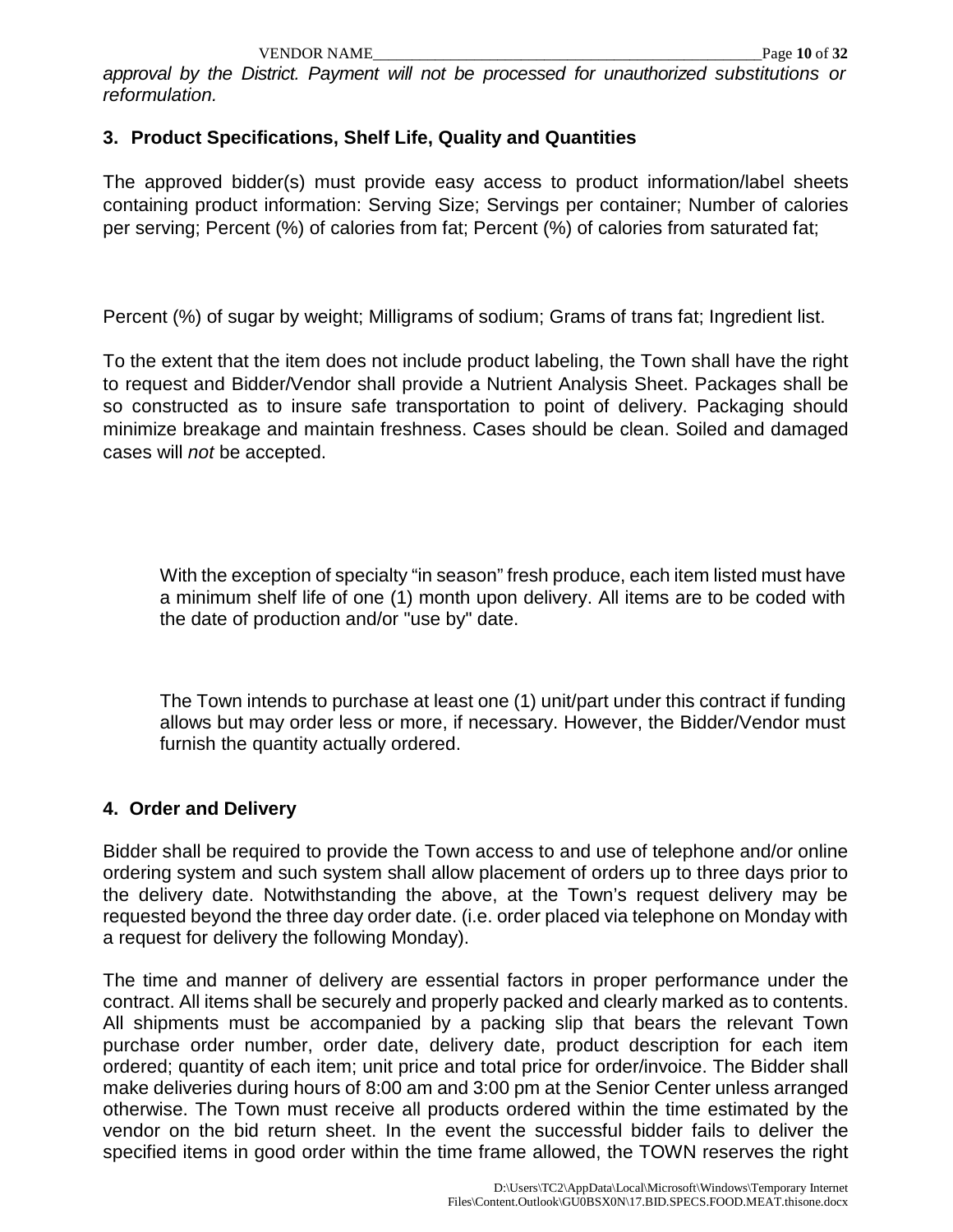to purchase the product elsewhere, and any excess cost to the TOWN will be absorbed by such delinquent successful bidder.

As to those items described as "fresh produce", the Town desires to have the option to schedule delivery or pick-up for fresh/"in season" produce. For pick up, the Town seeks a vendor located within 15 miles of the Senior Center located at 50 Shade Tree Lane, Aquebogue, New York and the bidder must guarantee that the products shall be available for pickup during normal business hours Monday through Friday.

Note, the Town reserves the right to add or delete locations during the life of the Contract. Note, vendor may accept credit card or "on-account" only; no cash payments shall be accepted. (See "Invoice & Payment" provisions set forth below).

The Successful Bidder is responsible for all aspects of delivery, including, unloading of items from the delivery truck and the safe and secure placement of the items in the designated area and the Town accepts no responsibility for unloading and placing the items.

In the event delivery of completed products under this contract shall be necessarily delayed because of strike, injunctions, government controls or by reason or any other cause of circumstance beyond the control of the Bidder/Vendor, the time of completion of delivery

shall be extended by a number of days to be determined in each instance by mutual agreement between the Town and the Bidder/Vendor.

### **5. Invoices & Payments**

- a. The vendor shall either accept a Town issued credit card or the vendor shall put the item(s) "on account" and submit an invoice for payment to the Town on a monthly basis. The vendor shall not accept cash payment for any item.
- b. All invoices, vouchers, packing slips and any correspondence shall include the following: date/time; description of item; identify the Town employee picking up the item(s) or accepting delivery of the item(s). All invoices shall be submitted for payment to:

**Town Hall 200 Howell Ave. Riverhead, NY 11901**

### **Every invoice must identify the employee picking up or accepting the item.**

### **6. Contract Period**

The contract period for this bid award shall be for one (1) year commencing August 15, 2017 with the option to extend the contract for one (1) additional twelve-month period, upon the mutual agreement of both parties.

### **7. Municipal Indemnification**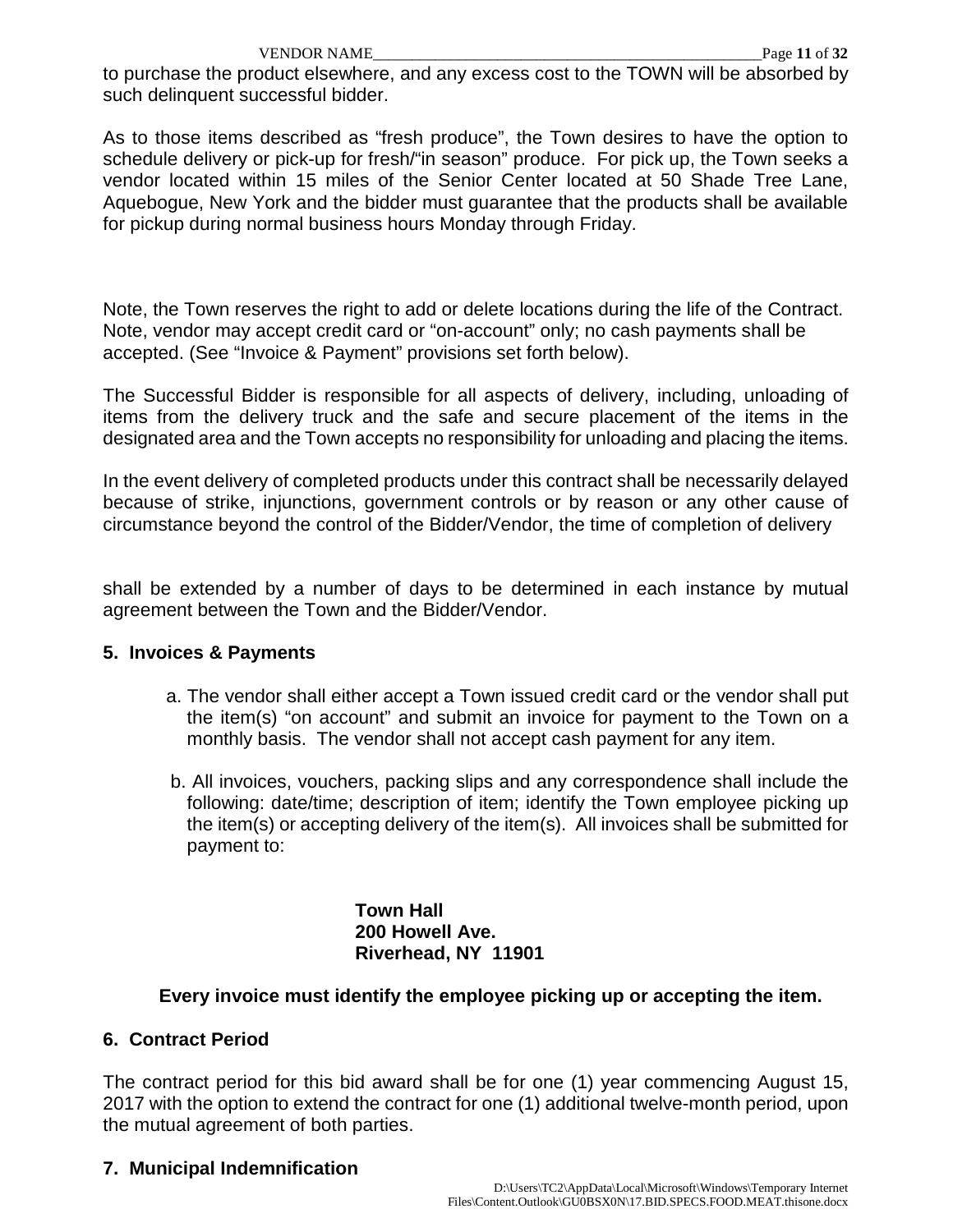The successful bidder must agree to save, keep, bear harmless and fully indemnify the Town and any of its officers, agents, or representatives from all damages, costs or expenses in law or equity that may at any time arise or be set up for an infringement of the patent rights of any person or persons in consequence of the use by the Town or by any of its officers, agents or representatives of articles supplied under the contract arising from bids submitted and of which the successful bidder and manufacturer are not lawfully entitled to sell, provided the Town gives the successful bidder and manufacturer prompt notice in writing of any suit and all information necessary to defend same.

### **8. Confidential and Proprietary Information**

- a. All information contained in the Bid is subject to production under the New York Freedom of Information Act. Each Bidder shall be responsible for identifying all information in its Bid that it considers confidential and proprietary and not subject to release to the general public for any reason by including with its Bid a separate list entitled "Confidential and Proprietary Information". The list shall identify all such information and shall include the location of such information in the Bid, including page numbers, as well as an explanation as to why each piece of information is considered to be confidential and proprietary. All information not included on the list, even if marked as confidential or "proprietary, shall be considered public information and is subject to release at such time identified in the Town of Riverhead Procurement Policy and as required under the Freedom of Information Act.
- b. Reasons given for considering information within a Bid Response confidential or proprietary shall be legally justifiable, which is within the sole discretion of the County. Indicating that a Bid Response in its entirety is confidential and proprietary is not legally justifiable, is not acceptable, and may be grounds for the Town rejecting the Bid Response on the grounds that the Bid Response is not responsive.
- c. Limitations to Liability: Town of Riverhead assumes no responsibility and no liability for costs incurred by Successful Bidder in responding to this bid, including requests for additional information. The Town assumes no responsibility and shall not be liable in any way for the release to the public of information that is contained in the Bid Response.
- d. Bidder agrees to promptly provide any non-confidential information or materials required by the Town to respond to such requests, to the extent required by law.

### **9. Independent Contractor**

In the performance of this Agreement, the Bidder, including its employees, agents, and subcontractors shall act solely as an independent contractor, and nothing contained in or implied by this Agreement shall be construed at any time to create any other relationship between the Town and the Bidder, including employer and employee, partnership, principal and agent, or joint venture.

#### **10. Assignment**

The Contract resulting from this bid and the compensation, which may become due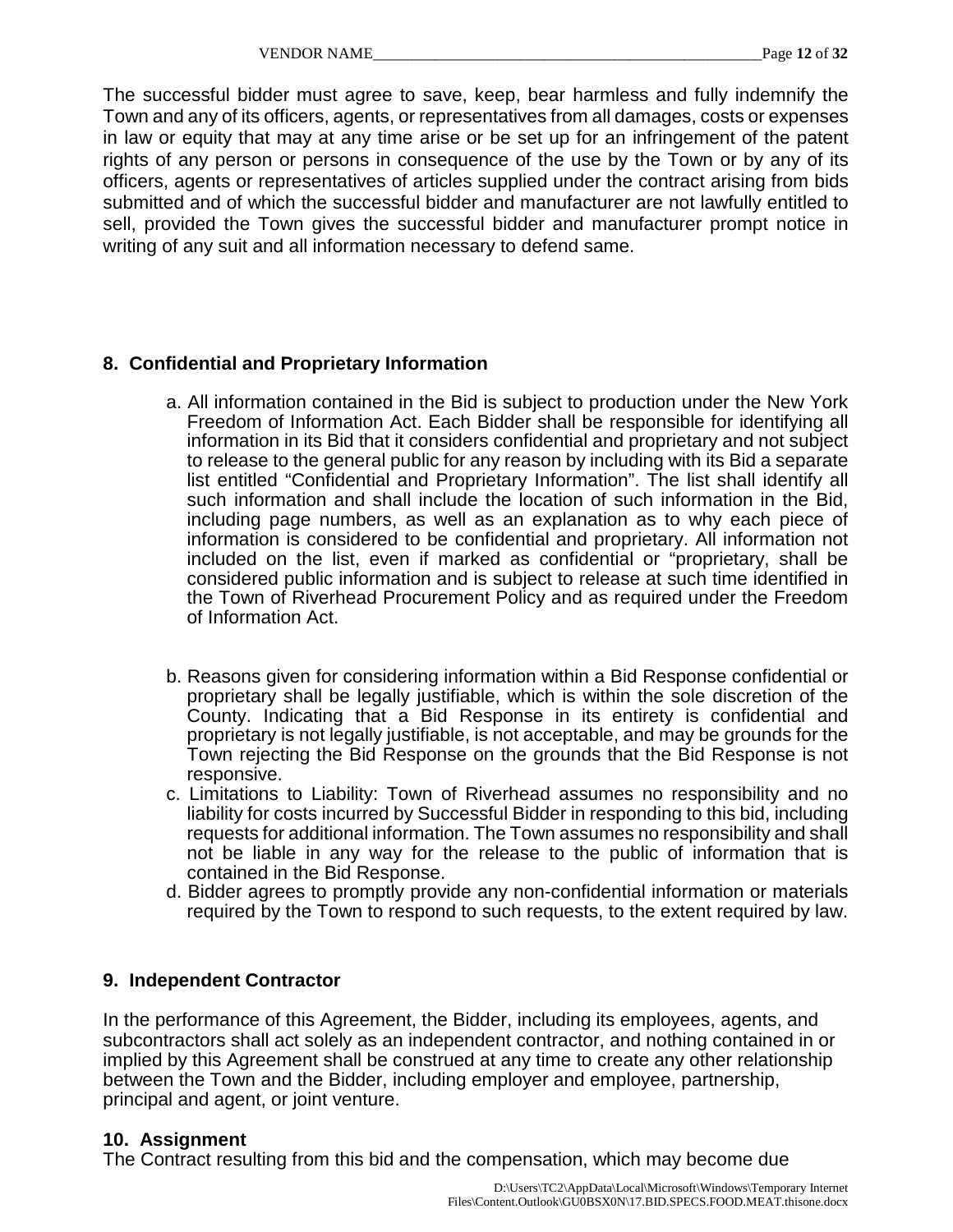thereunder are not assignable except with prior written approval of the Town.

#### **11. Interpretation**

The Contract resulting from this Solicitation shall be construed under the laws of the State of New York.

#### **12. Indemnification**

If a Contract is awarded, the Successful Bidder shall be required to indemnify, defend, and hold the County, its employees, and agents harmless from and against any and all claims, loss, liability, cost, and expenses, including attorney fees, howsoever arising or incurred, alleging personal injury, bodily injury, including death, or property damage

arising out of or attributable to the Successful Bidder's performance of the Contract awarded.

#### **13. Termination Process**

- a. Termination for Convenience
	- Notwithstanding anything contained herein, the Town may terminate this Agreement anytime, in whole or in part, without showing cause by providing thirty (30) days written notice to the Successful Bidder. The Town shall pay all reasonable costs incurred by the Successful Bidder up to the date of termination. The Successful Bidder shall not be reimbursed for any anticipatory profits, which have not been earned to the date of termination.
- b. The Successful Bidder shall be provided 30 days' notice of any termination not for cause and shall only perform such work during the 30-day notice period that is authorized in writing by the County's Purchasing Agent.
- c. This Agreement may be terminated by the Town upon at least seven (7) days' notice to the Successful Bidder in the event that: (1) the Work is permanently

abandoned by the Town; (2) continued Work is deemed by the Town, in its sole discretion, not to be in the best interests of the Town; or (3) monies are no longer available or are not appropriated to fund the Work being performed or to be performed under this Agreement.

d. Termination for Cause: Notwithstanding anything contained herein, if the Successful Bidder fails to fulfill its obligation under this Agreement properly and on time or otherwise violates any provision of this Agreement, the Town may terminate this Agreement by written notice to the Successful Bidder. The notice shall specify the acts or omissions relied upon as cause for termination. All finished or unfinished goods or services provided by the Successful Bidder shall, at the Town's option, become the Town's property. The Town shall pay the successful Bidder fair and equitable compensation for satisfactory performance prior to receipt of notice of termination less the amount of damages caused by the Successful Bidder's breach. If the damages are more than the compensation payable to the Successful Bidder, the Successful Bidder shall remain liable after termination, and The Town may take all steps necessary to collect damages.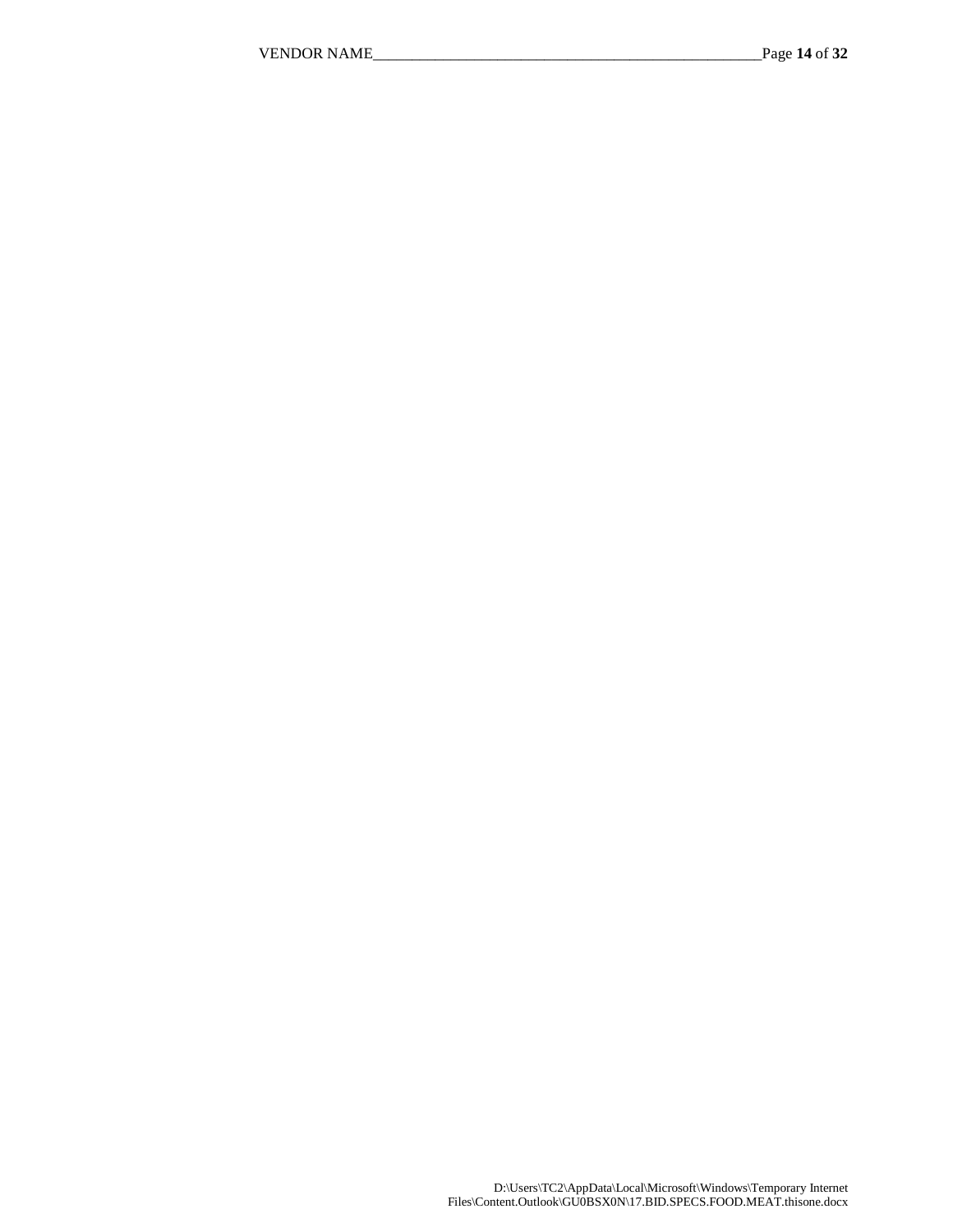### (MUST BE COMPLETED. SIGNED. NOTARIZED AND RETURNED WITH BID)

#### UNDER PENALTIES OF PERJURY:

(bidder), being duly sworn, deposes and says:

- A) This bid or proposal has been independently arrived at without collusion with any other bidder or with any competitor or potential competitor;
- B) This bid or proposal has not knowingly been disclosed, prior to the opening of bids or proposals for this project, to any other bidder, competitor, or potential competitor;
- C) No attempt has been made or will be made to induce any other person, partnership, or corporation to submit or not to submit a bid or proposal;
- D) The person signing this bid or proposal certifies that he has been fully informed regarding the accuracy of the statements contained in this certification, and under penalties of perjury, affirms the truth thereof, such penalties being applicable to the bidder as the person signing on its behalf; and
- E) That the attached hereto (if a corporate bidder) is a certified copy of a resolution authorizing the execution of this certificate by the signatory of this bid or proposal on behalf of the corporate bidder.

\_\_\_\_\_\_\_\_\_\_\_\_\_\_\_\_\_\_\_\_\_\_\_\_\_\_\_\_\_\_\_\_\_\_\_\_\_\_\_\_\_\_\_\_\_\_\_\_\_\_\_\_\_\_\_\_\_\_\_\_\_\_\_

Corporation:

(PRINT CORPORATION NAME)

By:  $\overline{\phantom{a}}$ 

(SIGNATURE) (TITLE)

Address:

Sworn to before me this

day of 3017

Notary Public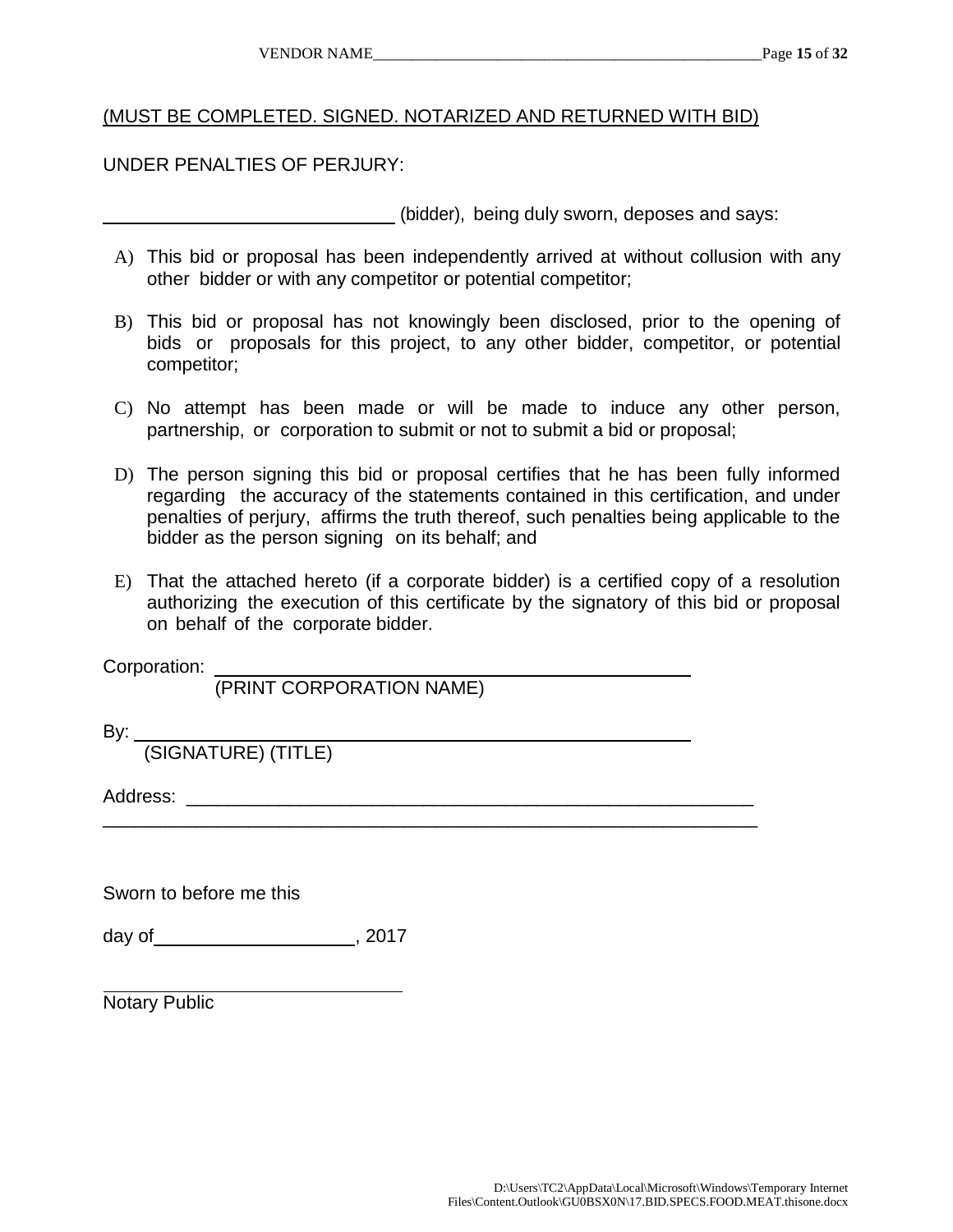

# TOWN OF RIVERHEAD

*Sean M. Walter, Supervisor* 200 Howell Avenue Riverhead, New York 11901-2596 631-727-3200

VENDOR NAME\_\_\_\_\_\_\_\_\_\_\_\_\_\_\_\_\_\_\_\_\_\_\_\_\_\_\_\_\_\_\_\_\_\_\_\_\_\_\_\_\_\_\_\_\_\_\_

# I/WE FULLY UNDERSTAND THAT THE ACCEPTANCE OF THIS BID IS SUBJECT TO

THE PROVISIONS OF SECTION 103A AND 103B OF THE GENERAL MUNICIPAL LAW.

NAMEOF AGENT/DEALER:

\_\_\_\_\_\_\_\_\_\_\_\_\_\_\_\_\_\_\_\_\_\_\_\_\_\_\_\_\_\_\_\_\_\_\_\_\_\_\_\_\_\_\_\_\_\_\_\_\_\_\_\_\_\_\_\_\_\_\_\_\_\_\_\_\_\_\_\_

ADDRESS: \_\_\_\_\_\_\_\_\_\_\_\_\_\_\_\_\_\_\_\_\_\_\_\_\_\_\_\_\_\_\_\_\_\_\_\_\_\_\_\_\_\_\_\_\_\_\_\_\_\_\_\_\_\_\_\_\_

CONTACTPERSON:

(Print Name)

DATE:

SIGNATURE OFAGENT/DEALER: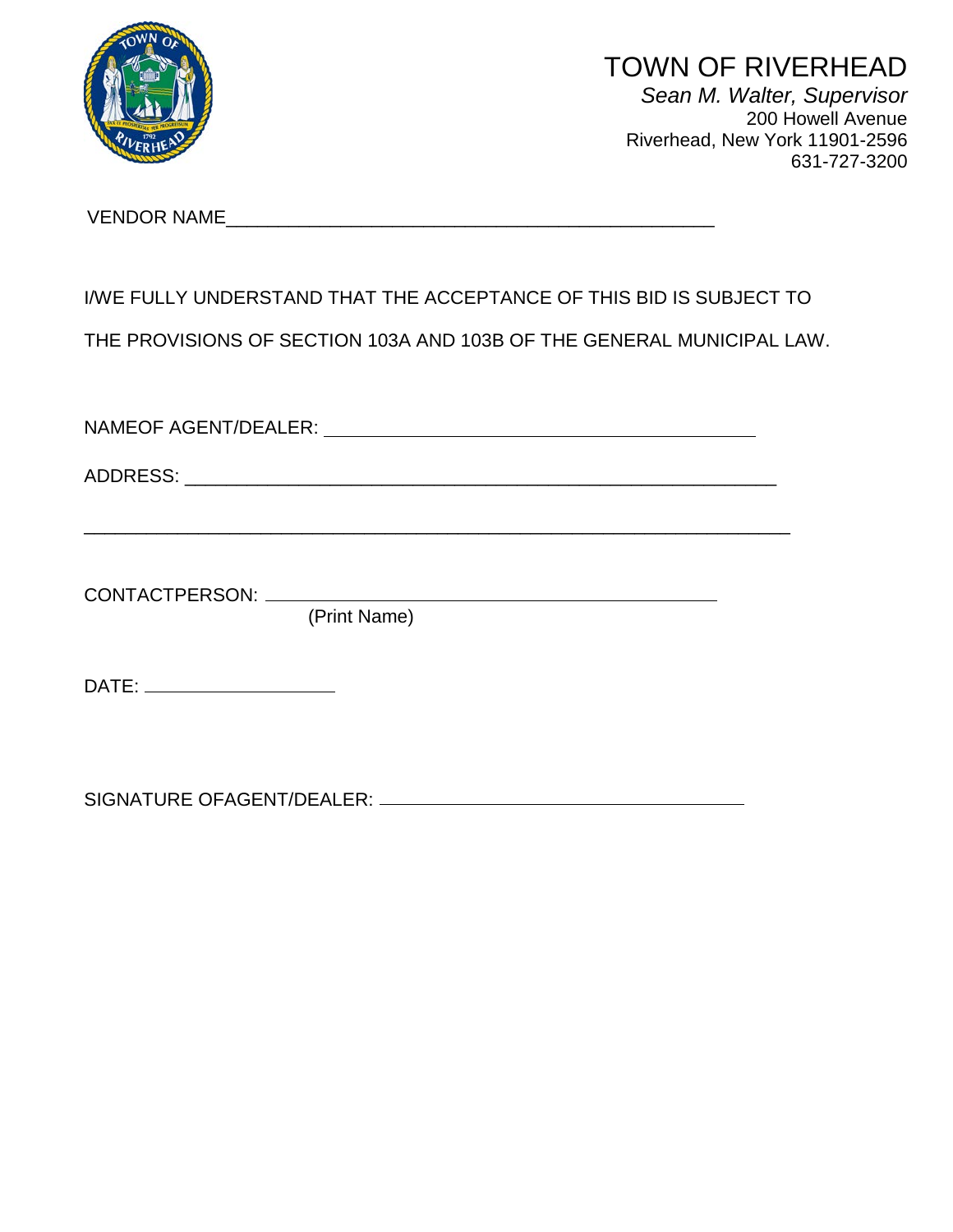### IRAN DIVESTMENT ACT CERTIFICATION

As a result of the Iran Divestment Act of 2012 (Act), Chapter 1 of the 2012 Laws of New York, a new provision has been added to the State Finance Law (SFL), § 165-a, effective April 12, 2012. Under the Act, the Commissioner of the Office of General Services (OGS) will be developing a list (prohibited entities list) of "persons" who are engaged in "investment activities in Iran" (both are defined terms in the law). Pursuant to SFL § 165-a(3)(b), the initial list is expected to be issued no later than 120 days after the Act's effective date, at which time it will be posted on the OGS website.

By submitting a bid in response to this solicitation or by assuming the responsibility of a Contract awarded hereunder, Bidder/Contractor (or any assignee) certifies that once the prohibited entities list is posted on the OGS website, it will not utilize on such Contract any subcontractor that is identified on the prohibited entities list.

Additionally, Bidder/Contractor is advised that once the list is posted on the OGS website, any Contractor seeking to renew or extend a Contract or assume the responsibility of a Contract awarded in response to the solicitation, must certify at the time the Contract is renewed, extended or assigned that it is not included on the prohibited entities list.

During the term of the Contract, should the TOWN OF RIVERHEAD receive information that a person is in violation of the above-referenced certification, the TOWN OF RIVERHEAD will offer the person an opportunity to respond. If the person fails to demonstrate that it has ceased its engagement in the investment which is in violation of the Act within 90 days after the determination of such violation, then the TOWN OF RIVERHEAD shall take such action as may be appropriate including, but not limited to, imposing sanctions, seeking compliance, recovering damages, or declaring the Contractor in default.

The TOWN OF RIVERHEAD reserves the right to reject any bid or request for assignment for an entity that appears on the prohibited entities list prior to the award of a contract, and to pursue a responsibility review with respect to any entity that is awarded a contract and appears on the prohibited entities list after contract award.

| Signature:           |  |
|----------------------|--|
| <b>Print Name:</b>   |  |
| Title:               |  |
| <b>Company Name:</b> |  |
| Date:                |  |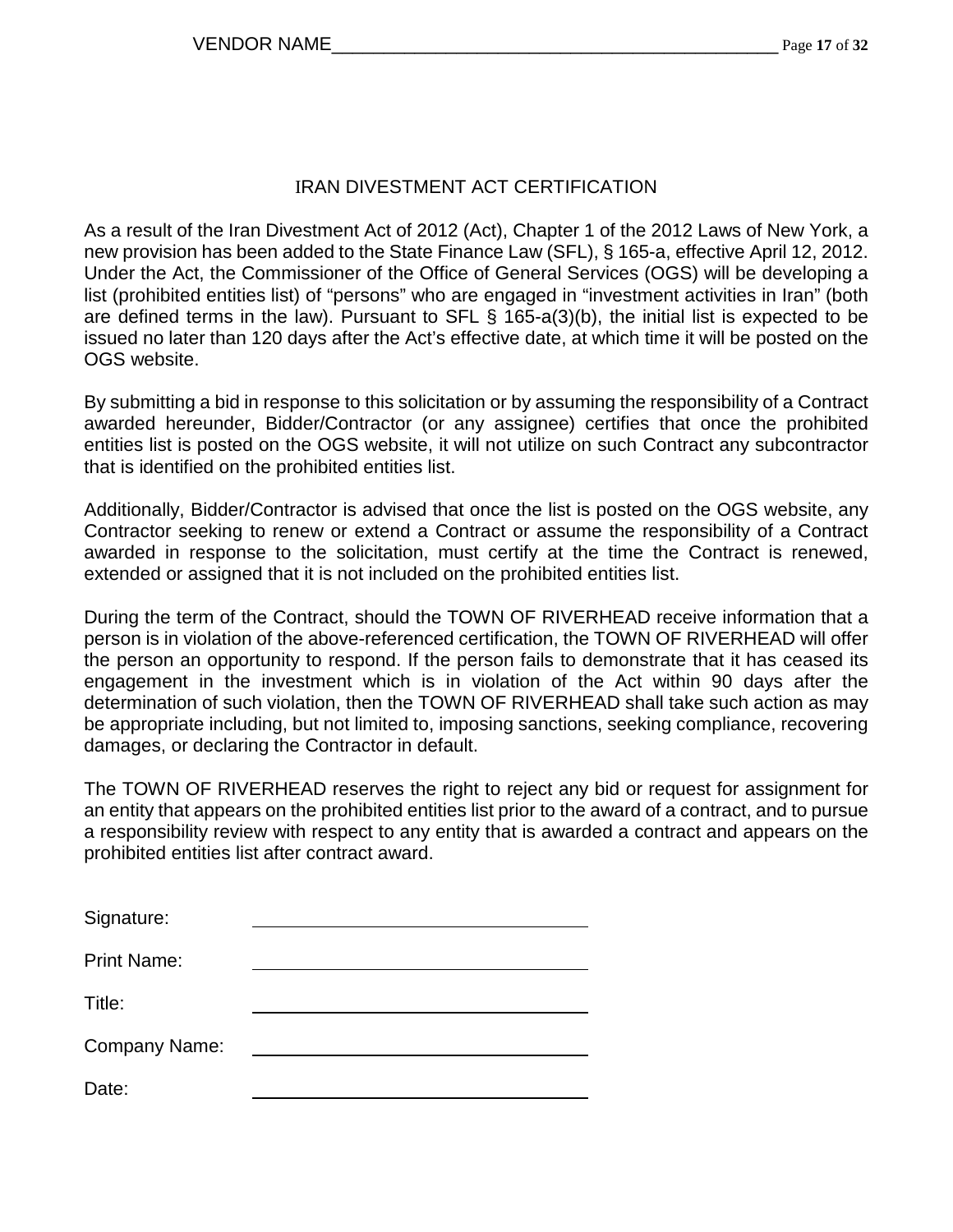|                 | <b>DESCRIPTION</b>              | <b>UNIT</b> | <b>PRICE</b> | <b>ORDER#</b> | <b>EXTENDED</b><br><b>PRICE</b> |
|-----------------|---------------------------------|-------------|--------------|---------------|---------------------------------|
| $1 \square$     | <b>ALFREDO SAUCE</b>            |             |              |               |                                 |
| 2 <sup>1</sup>  | <b>APPLE CIDER</b>              |             |              |               |                                 |
|                 | 3   APPLES, FRESH(MAC)          |             |              |               |                                 |
|                 | 4   APPLES, SLICED, CANNED      |             |              |               |                                 |
| 5 <sub>1</sub>  | <b>APRICOT HALVES</b>           |             |              |               |                                 |
| 6               | ASPARAGUS SPEARS, FROZEN        |             |              |               |                                 |
| $\overline{7}$  | <b>ASST. HORS DOUVRES</b>       |             |              |               |                                 |
| 8               | BBQ SAUCE, CANNONBALL ONLY      |             |              |               |                                 |
| 9 <sup>1</sup>  | <b>BAY LEAF</b>                 |             |              |               |                                 |
| 10 <sup>1</sup> | <b>BASIL</b>                    |             |              |               |                                 |
| 11              | BEANS, FRENCH CUT, FROZEN       |             |              |               |                                 |
| 12              | BEANS, GARBANZO                 |             |              |               |                                 |
| 13              | <b>BEANS, ITALIAN, FROZEN</b>   |             |              |               |                                 |
| 14              | BEANS, LIMA, FROZEN             |             |              |               |                                 |
| 15              | BEANS, STRING, REG. CUT, FROZEN |             |              |               |                                 |
| 16              | BEANS, THREE BEAN SALAD         |             |              |               |                                 |
| 17              | BEANS, WAXED, FROZEN            |             |              |               |                                 |
| 18              | <b>BEANS, WAXED</b>             |             |              |               |                                 |
| 19              | BEEF, CHOPPED 80/20             |             |              |               |                                 |
| 20              | <b>BEETS, SLICED</b>            |             |              |               |                                 |
| 21              | <b>BISCUITS, OVEN READY</b>     |             |              |               |                                 |
| 22              | BOLOGNA, DELI                   |             |              |               |                                 |
| 23              | <b>BOW TIE NOODLES</b>          |             |              |               |                                 |
| 24              | BREAD, WHOLE WHEAT, LOAVES      |             |              |               |                                 |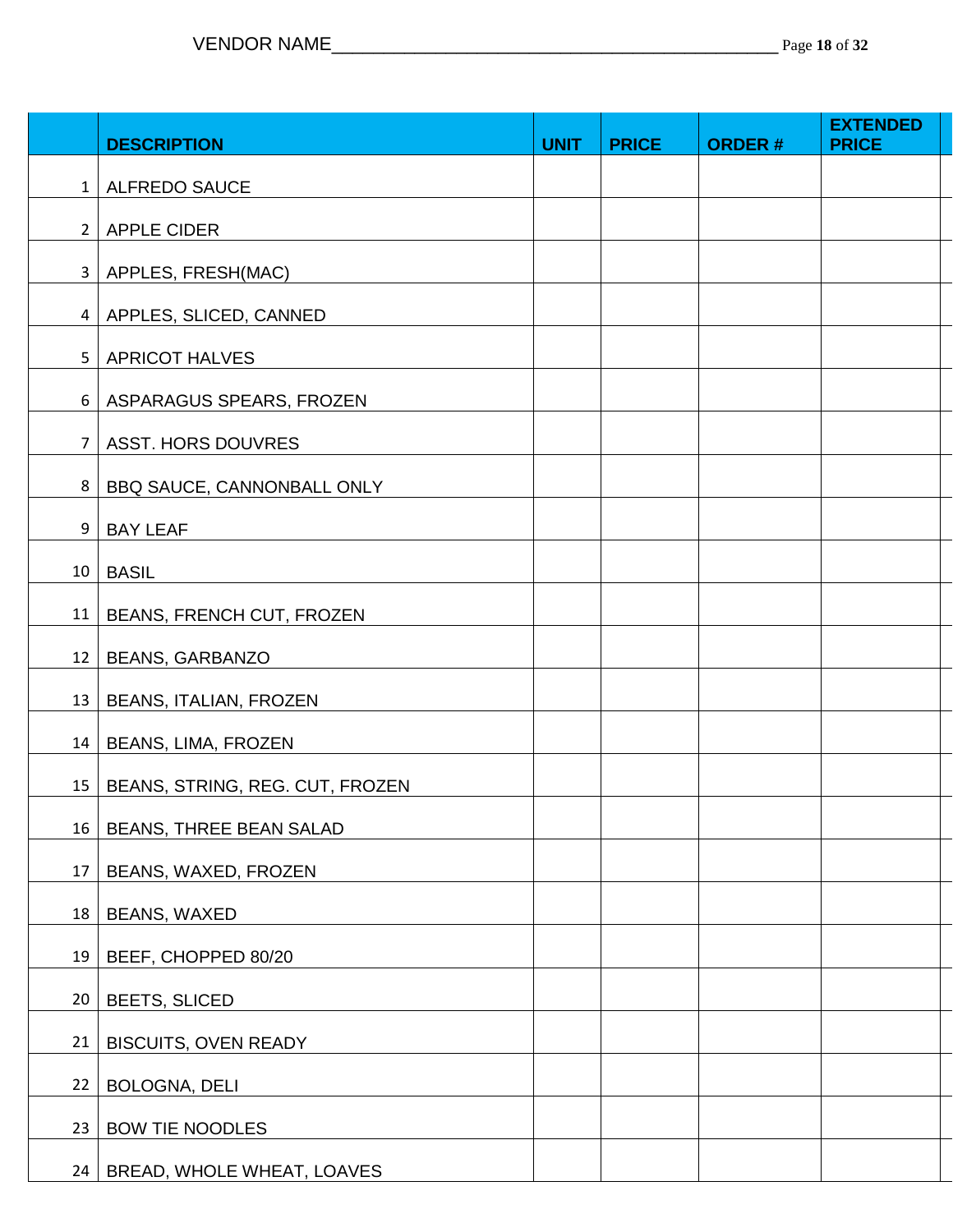|                 |                                       |             |              |               | <b>EXTENDED</b> |
|-----------------|---------------------------------------|-------------|--------------|---------------|-----------------|
|                 | <b>DESCRIPTION</b>                    | <b>UNIT</b> | <b>PRICE</b> | <b>ORDER#</b> | <b>PRICE</b>    |
| 25 <sub>1</sub> | <b>BREADCRUMBS</b>                    |             |              |               |                 |
|                 | 26   BREADSTICKS, FRENCH              |             |              |               |                 |
| 27              | <b>BROCOLLI FLORETS</b>               |             |              |               |                 |
| 28              | <b>BRUSSEL SPROUTS, FRESH</b>         |             |              |               |                 |
| 29              | <b>BRUSSELS SPROUTS, FROZEN</b>       |             |              |               |                 |
|                 | 30   BUTTER BLOCK                     |             |              |               |                 |
|                 | 31   BUTTER PATTIES (individual)      |             |              |               |                 |
| 32              | CABBAGE, RED                          |             |              |               |                 |
| 33              | CABBAGE, SHREDDED (cole slaw mix)     |             |              |               |                 |
| 34              | CAKE, BROWNIE, SHEET, FROZEN          |             |              |               |                 |
| 35 <sub>2</sub> | CAKE, CARROT, SHEET, FROZEN           |             |              |               |                 |
| 36              | CAKE, CHEESE                          |             |              |               |                 |
| 37              | CAKE, CRUMB, SHEET, FROZEN            |             |              |               |                 |
| 38              | CAKE, POUND                           |             |              |               |                 |
|                 | 39   CAKE, POUND INDIVIDUAL           |             |              |               |                 |
| 40              | CAKE, RASPBERRY, SHEET, FROZEN        |             |              |               |                 |
| 41              | <b>CANNOLI CREAM BAGS W/CHIPS</b>     |             |              |               |                 |
| 42              | <b>CANNOLI SHELLS, SMALL</b>          |             |              |               |                 |
| 43              | CANTELOUPE, FRESH                     |             |              |               |                 |
| 44              | <b>CARROTS, FRESH</b>                 |             |              |               |                 |
| 45              | CARROTS, BELGIAN                      |             |              |               |                 |
| 46              | CARROTS, DICED, FROZEN (2.5 LB. PKG.) |             |              |               |                 |
| 47              | <b>CAULIFLOWER, FRESH</b>             |             |              |               |                 |
| 48              | CAULIFLOWER, FROZEN, (2 LB. PKGS.)    |             |              |               |                 |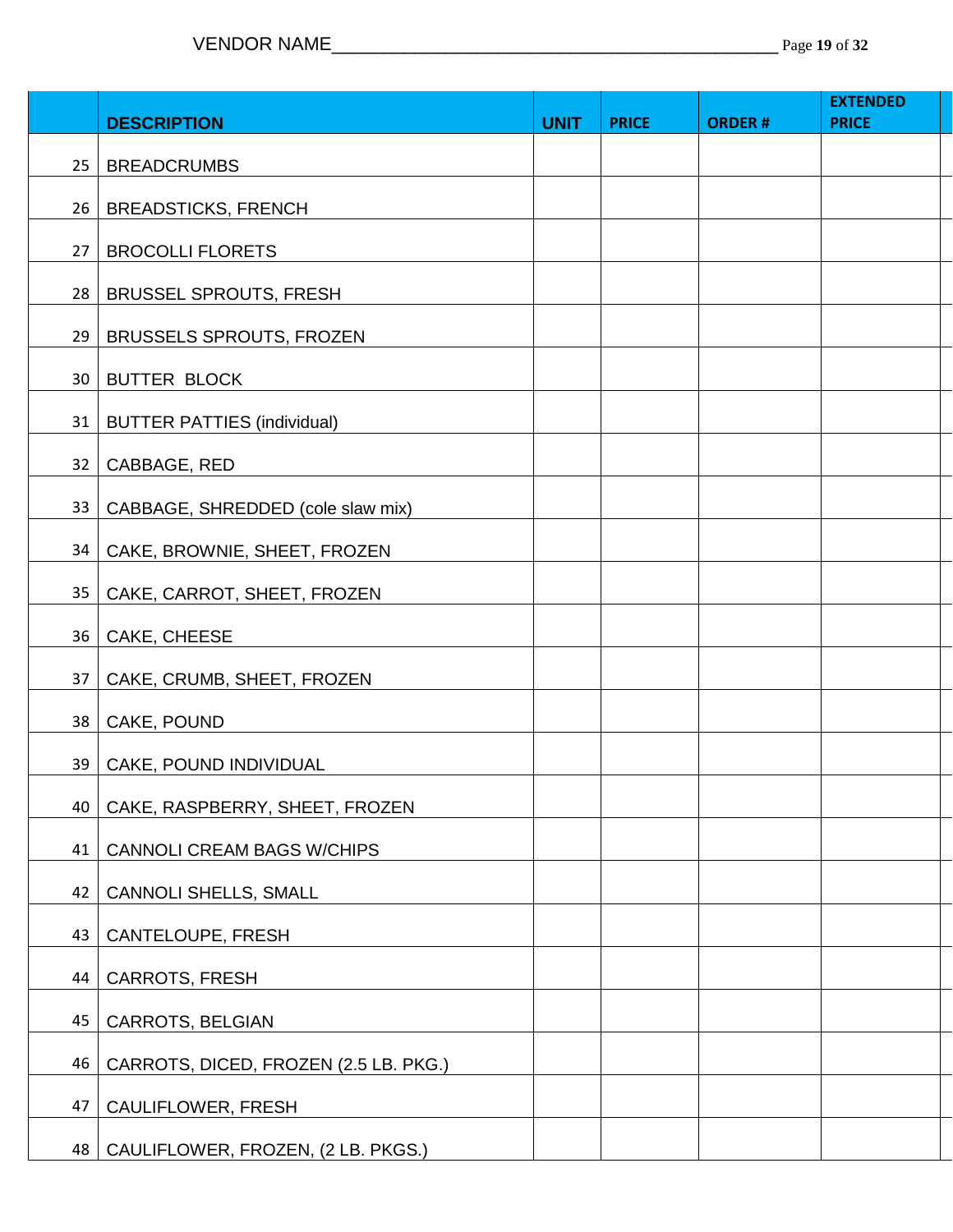|    | <b>DESCRIPTION</b>                                    | <b>UNIT</b> | <b>PRICE</b> | <b>ORDER#</b> | <b>EXENDED</b><br><b>PRICE</b> |
|----|-------------------------------------------------------|-------------|--------------|---------------|--------------------------------|
| 49 | <b>CELERY, FRESH</b>                                  |             |              |               |                                |
| 50 | CEREAL, CORN FLAKES (individual)                      |             |              |               |                                |
| 51 | CEREAL, CREAM OF WHEAT                                |             |              |               |                                |
| 52 | CEREAL, RAISIN BRAN (individual Kellogg's bowl)       |             |              |               |                                |
| 53 | <b>CEREAL, SPECIAL K</b>                              |             |              |               |                                |
| 54 | CEREAL, TOASTED OATS (individual)                     |             |              |               |                                |
| 55 | CHEESE, AMERICAN LOAF, SLICED, DELUXE<br><b>WHITE</b> |             |              |               |                                |
| 56 | CHEESE, CHEDDAR, SHREDDED                             |             |              |               |                                |
| 57 | CHEESE, COTTAGE                                       |             |              |               |                                |
| 58 | CHEESE, MOZZARELLA. SHREDDED                          |             |              |               |                                |
| 59 | CHEESE, PARMESAN, IMPORTED                            |             |              |               |                                |
| 60 | CHEESE, PARMESAN, PC                                  |             |              |               |                                |
| 61 | CHEESE, PROVOLONE, DELI                               |             |              |               |                                |
| 62 | CHEESE, RICOTTA                                       |             |              |               |                                |
| 63 | CHEESE, SWISS (4" x 4"), FINLANDIA (OR EQUAL)         |             |              |               |                                |
| 64 | CHERRIES, NO PITS, NO STEMS                           |             |              |               |                                |
| 65 | <b>CHERRY PIE FILLING</b>                             |             |              |               |                                |
| 66 | <b>CHICKEN BROTH</b>                                  |             |              |               |                                |
| 67 | CHICKEN, CORDON BLEU                                  |             |              |               |                                |
| 68 | CHICKEN CUTLET #0944                                  |             |              |               |                                |
| 69 | CHICKEN CUTLETS, ITALIAN                              |             |              |               |                                |
| 70 | CHICKEN, DICED                                        |             |              |               |                                |
| 71 | CHICKEN, GRILLED                                      |             |              |               |                                |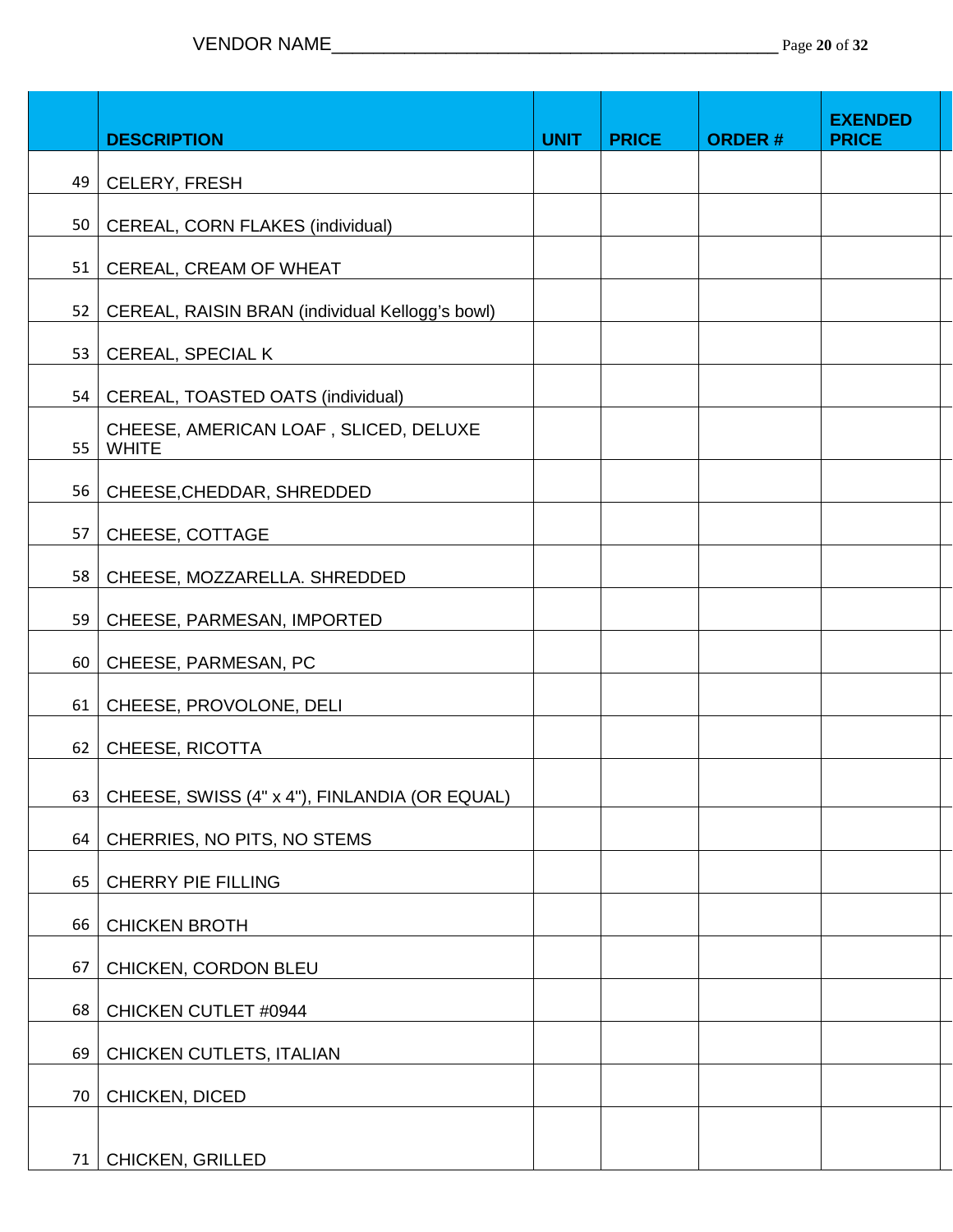|    | <b>DESCRIPTION</b>                 | <b>UNIT</b> | <b>PRICE</b> | ORDER# | <b>EXTENDED</b><br><b>PRICE</b> |
|----|------------------------------------|-------------|--------------|--------|---------------------------------|
|    |                                    |             |              |        |                                 |
| 72 | <b>CHICKEN NUGGETS</b>             |             |              |        |                                 |
| 73 | CHICKEN TENDERS, BRANDYWINE        |             |              |        |                                 |
| 74 | CHICKEN, LEG & THIGH, IQF          |             |              |        |                                 |
| 75 | <b>CHICKEN BREAST, RAW</b>         |             |              |        |                                 |
| 76 | <b>CHOCOLATE TOPPING</b>           |             |              |        |                                 |
| 77 | <b>CINNAMON</b>                    |             |              |        |                                 |
|    |                                    |             |              |        |                                 |
| 78 | CHIPS, COOL RANCH, IND.            |             |              |        |                                 |
| 79 | CHIPS, NACHO CHEESE., IND.         |             |              |        |                                 |
| 80 | COFFEE, SANKA, (IND)(5 PKGS./100)  |             |              |        |                                 |
| 81 | <b>COLLARD GREENS, FROZEN</b>      |             |              |        |                                 |
| 82 | COOKIES, CHOCOLATE CHIP            |             |              |        |                                 |
| 83 | COOKIES, LORNE DOONES              |             |              |        |                                 |
| 84 | COOKIES, OATMEAL                   |             |              |        |                                 |
| 85 | COOKIES, SUGAR 10# BULK            |             |              |        |                                 |
| 86 | COOKIES, SUGAR FREE VARIETY        |             |              |        |                                 |
| 87 | COOKIE, OREO, 4-PACK               |             |              |        |                                 |
| 88 | CORN ON THE COB, FRESH             |             |              |        |                                 |
| 89 | CORN, COBETTES                     |             |              |        |                                 |
| 90 | CORN, WHOLE KERNEL                 |             |              |        |                                 |
|    |                                    |             |              |        |                                 |
| 91 | <b>CORN STARCH</b>                 |             |              |        |                                 |
| 92 | <b>CORNED BEEF</b>                 |             |              |        |                                 |
| 93 | CRAB MEAT-SEALEGS SUPREME OR EQUAL |             |              |        |                                 |
| 94 | CRAB CAKES-MRS. FRIDAY'S OR EQUAL  |             |              |        |                                 |
|    |                                    |             |              |        |                                 |
| 95 | <b>CRACKERS, OYSTERETTE TYPE</b>   |             |              |        |                                 |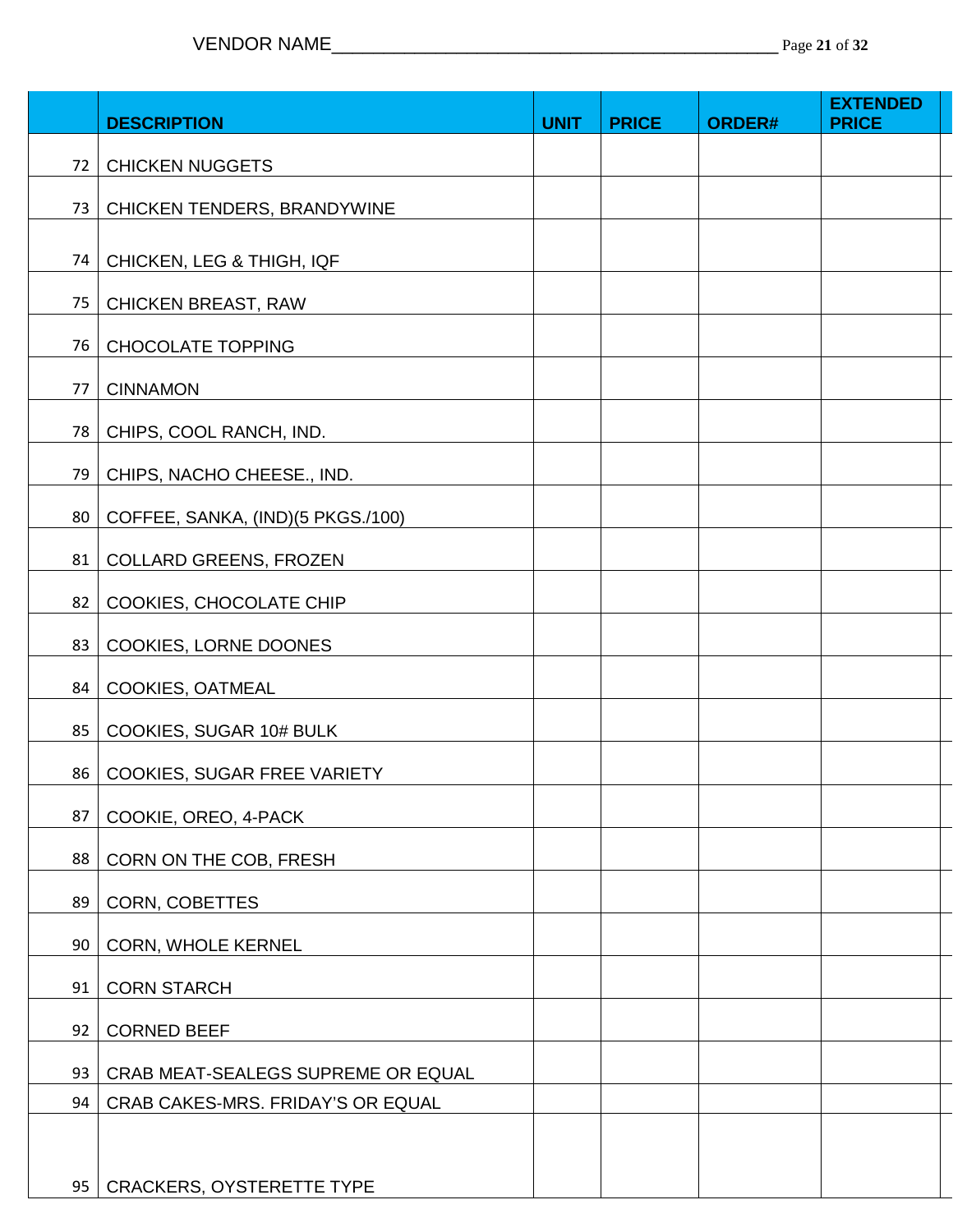|     |                                        |             |              |               | <b>EXTENDED</b> |
|-----|----------------------------------------|-------------|--------------|---------------|-----------------|
|     | <b>DESCRIPTION</b>                     | <b>UNIT</b> | <b>PRICE</b> | <b>ORDER#</b> | <b>PRICE</b>    |
| 96  | CRACKERS, PREMIUM, UNSALTED            |             |              |               |                 |
| 97  | CRANBERRY SAUCE, OCEAN SPRAY (JELLIED) |             |              |               |                 |
| 98  | <b>CREAM CHEESE, PC</b>                |             |              |               |                 |
| 99  | <b>CREAM CHEESE, SOFT</b>              |             |              |               |                 |
| 100 | CREAM, HEAVY                           |             |              |               |                 |
| 101 | CREAM PUFFS, CHOCOLATE, ICED           |             |              |               |                 |
| 102 | <b>CROISSANTS</b>                      |             |              |               |                 |
| 103 | <b>CROUTONS</b>                        |             |              |               |                 |
| 104 | DANISH, ASSTD. FROZEN, WRAPPED         |             |              |               |                 |
| 105 | DRESSING, COLESLAW (GAL. JARS)         |             |              |               |                 |
| 106 | DRESSING, FRENCH, PC                   |             |              |               |                 |
| 107 | DRESSING, ITALIAN (4 GAL. JARS)        |             |              |               |                 |
| 108 | DRESSING, ITALIAN, CREAMY, PC          |             |              |               |                 |
| 109 | DRESSING, RANCH, F/F, PC               |             |              |               |                 |
| 110 | DRESSING, THOUSAND ISLAND              |             |              |               |                 |
| 111 | ECLAIRS, MINI CHOC ICED FROZEN         |             |              |               |                 |
| 112 | <b>EGGPLANT ROLETTE</b>                |             |              |               |                 |
| 113 | EGG PRODUCT, FROZEN                    |             |              |               |                 |
| 114 | <b>EGG ROLL, CHICKEN</b>               |             |              |               |                 |
| 115 | EGGS, FRESH, DOZEN                     |             |              |               |                 |
| 116 | FILLING, BLUEBERRY                     |             |              |               |                 |
| 117 | <b>FISH BREWERS CHOICE</b>             |             |              |               |                 |
| 118 | <b>FISH, HEALTHY CHOICE</b>            |             |              |               |                 |
| 119 | <b>FISH CAKES</b>                      |             |              |               |                 |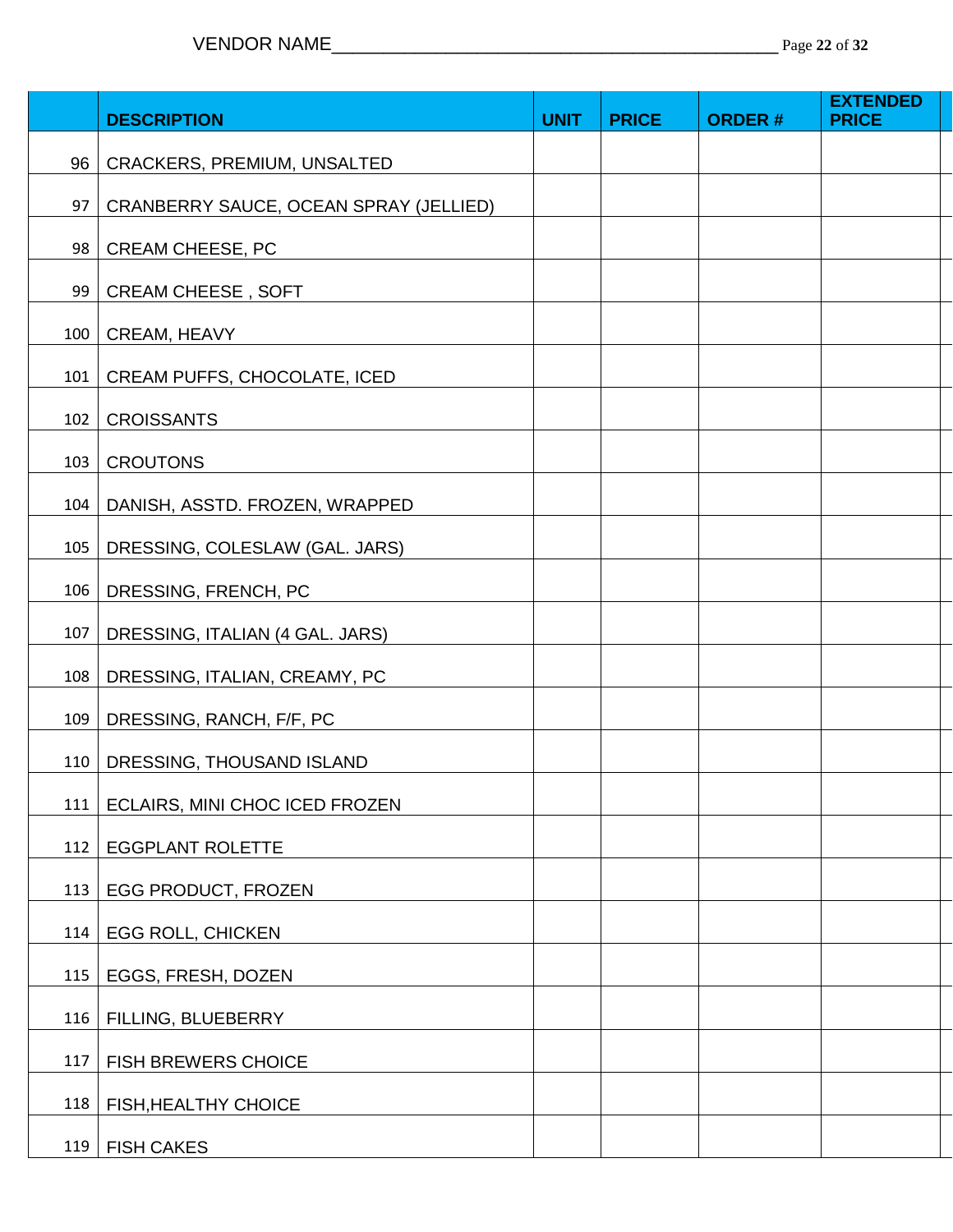|     | <b>DESCRIPTION</b>                      | <b>UNIT</b> | <b>PRICE</b> | <b>ORDER#</b> | <b>EXTENDED</b><br><b>PRICE</b> |
|-----|-----------------------------------------|-------------|--------------|---------------|---------------------------------|
|     |                                         |             |              |               |                                 |
| 120 | FISH, FILET                             |             |              |               |                                 |
| 121 | FISH, FLOUNDER                          |             |              |               |                                 |
| 122 | POLLACK, POTATO CRUST                   |             |              |               |                                 |
| 123 | FISH, TILAPIA                           |             |              |               |                                 |
| 124 | FISH IN A MINUTE-BATTER DIPPED POLLACK  |             |              |               |                                 |
| 125 | FISH, OCEAN PERCH BATTERED              |             |              |               |                                 |
| 126 | FISH SOLE SCALLOP & CRAB STUFFED        |             |              |               |                                 |
| 127 | FISH, TUNA, LARGE CAN, WHITE            |             |              |               |                                 |
| 128 | <b>FLOUR</b>                            |             |              |               |                                 |
|     |                                         |             |              |               |                                 |
| 129 | FRENCH FRIES, OVEN READY                |             |              |               |                                 |
| 130 | <b>FRUIT COCKTAIL</b>                   |             |              |               |                                 |
| 131 | FRUIT BOWL, ASST.                       |             |              |               |                                 |
| 132 | FRUIT SALAD MEDLEY                      |             |              |               |                                 |
| 133 | FRUIT SALAD, TROPICAL                   |             |              |               |                                 |
| 134 | <b>GARLIC POWDER</b>                    |             |              |               |                                 |
| 135 | <b>GRAHAM CRACKERS</b>                  |             |              |               |                                 |
| 136 | <b>GRAHAM CRACKER CRUMBS</b>            |             |              |               |                                 |
| 137 | <b>GRAVY MASTER</b>                     |             |              |               |                                 |
|     |                                         |             |              |               |                                 |
| 138 | CLAM BASE, GOLD LABEL OR EQUAL          |             |              |               |                                 |
| 139 | CHICKEN BASE, GOLD LABEL OR EQUAL       |             |              |               |                                 |
| 140 | BEEF BASE, GOLD LABEL OR EQUAL          |             |              |               |                                 |
| 141 | HAM, DELI, LOW SODIUM, LOW WATER, DELUX |             |              |               |                                 |
| 142 | HAM, VIRGINIA                           |             |              |               |                                 |
|     |                                         |             |              |               |                                 |
| 143 | <b>HAMBURGERS</b>                       |             |              |               |                                 |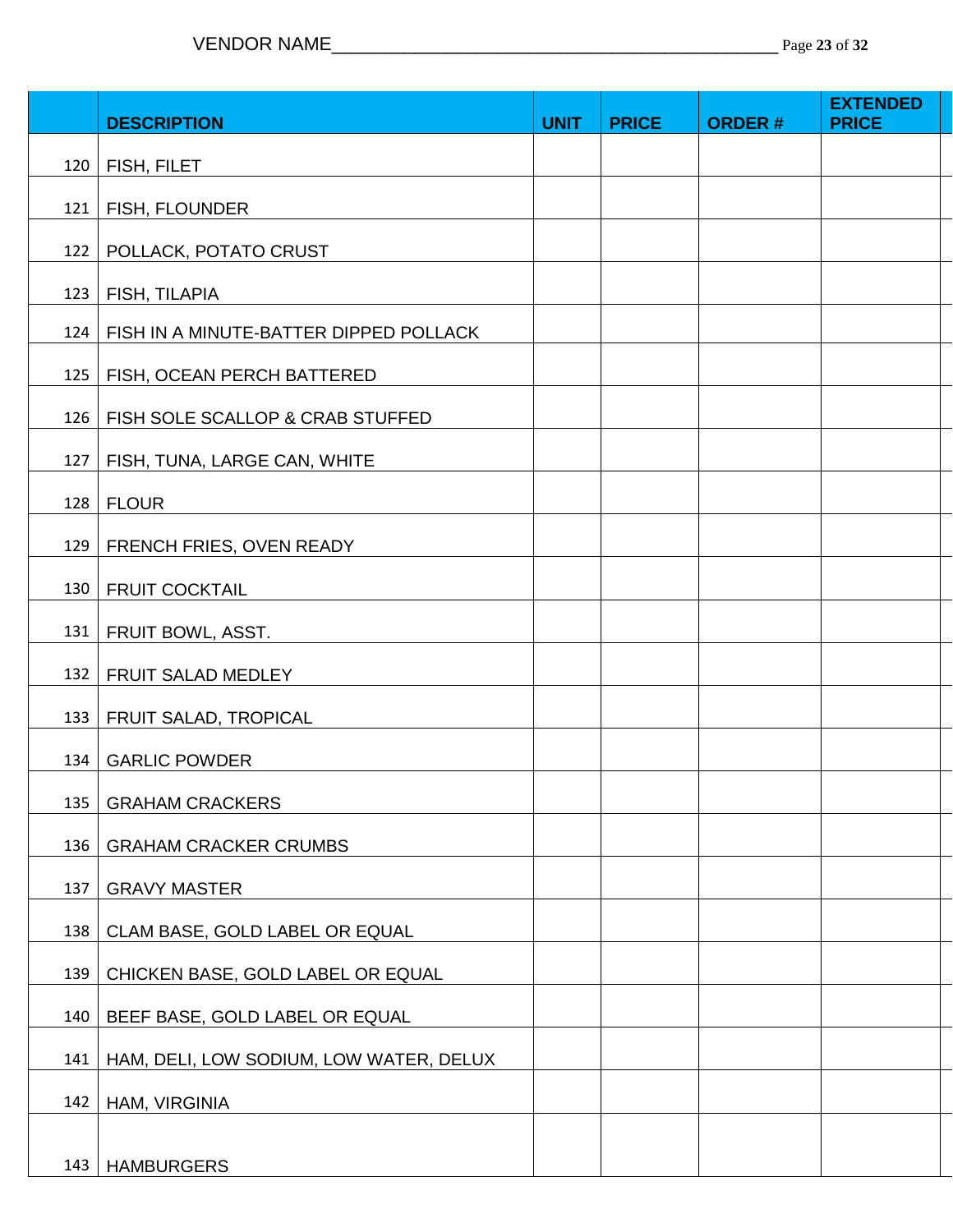|     | <b>DESCRIPTION</b>                         | <b>UNIT</b> | <b>PRICE</b> | <b>ORDER#</b> | <b>EXTENDED</b><br><b>PRICE</b> |  |
|-----|--------------------------------------------|-------------|--------------|---------------|---------------------------------|--|
|     | 144   HASH, CORNED BEEF                    |             |              |               |                                 |  |
| 145 | HERO ROLLS, 3X7                            |             |              |               |                                 |  |
| 146 | HOT DOGS, ALL BEEF, SABRETT                |             |              |               |                                 |  |
| 147 | ICE CREAM CUP, CHOCOLATE                   |             |              |               |                                 |  |
| 148 | ICE CREAM CUP, STRAWBERRY                  |             |              |               |                                 |  |
| 149 | ICE CREAM CUP, VANILLA                     |             |              |               |                                 |  |
| 150 | ICE CREAM CUP, VANILLA FAT FREE            |             |              |               |                                 |  |
|     | 151   JELL-O, CITRUS                       |             |              |               |                                 |  |
| 152 | JELL-O, RED 24 OZ.                         |             |              |               |                                 |  |
|     | 153   JELLY, MINT                          |             |              |               |                                 |  |
|     | 154   JELLY, GRAPE, PC                     |             |              |               |                                 |  |
|     | 155 JUICE, APPLE 64OZ                      |             |              |               |                                 |  |
| 156 | JUICE, APPLE RASPBERRY, S/F 64OZ           |             |              |               |                                 |  |
| 157 | JUICE, CRANBERRY 64OZ                      |             |              |               |                                 |  |
|     | 158 JUICE, GRAPE, SUGAR FREE 64OZ          |             |              |               |                                 |  |
| 159 | JUICE, LEMONADE, CUPS, FROZEN 4 OZ         |             |              |               |                                 |  |
| 160 | JUICE, ORANGE, DIET OR SF 64OZ             |             |              |               |                                 |  |
| 161 | JUICE, ORANGE - FROZEN 4 OZ                |             |              |               |                                 |  |
| 162 | JUICE, PINEAPPLE 64 OZ.                    |             |              |               |                                 |  |
| 163 | JUICE, PINEAPPLE/ORANGE, CUPS, FROZEN 4 OZ |             |              |               |                                 |  |
| 164 | KALE, FROZEN                               |             |              |               |                                 |  |
| 165 | KETCHUP, IND. HEINZ OR EQUAL               |             |              |               |                                 |  |
| 166 | KETCHUP, HEINZ (OR EQUAL)                  |             |              |               |                                 |  |
| 167 | KIDNEY BEANS (6 LB. CANS)                  |             |              |               |                                 |  |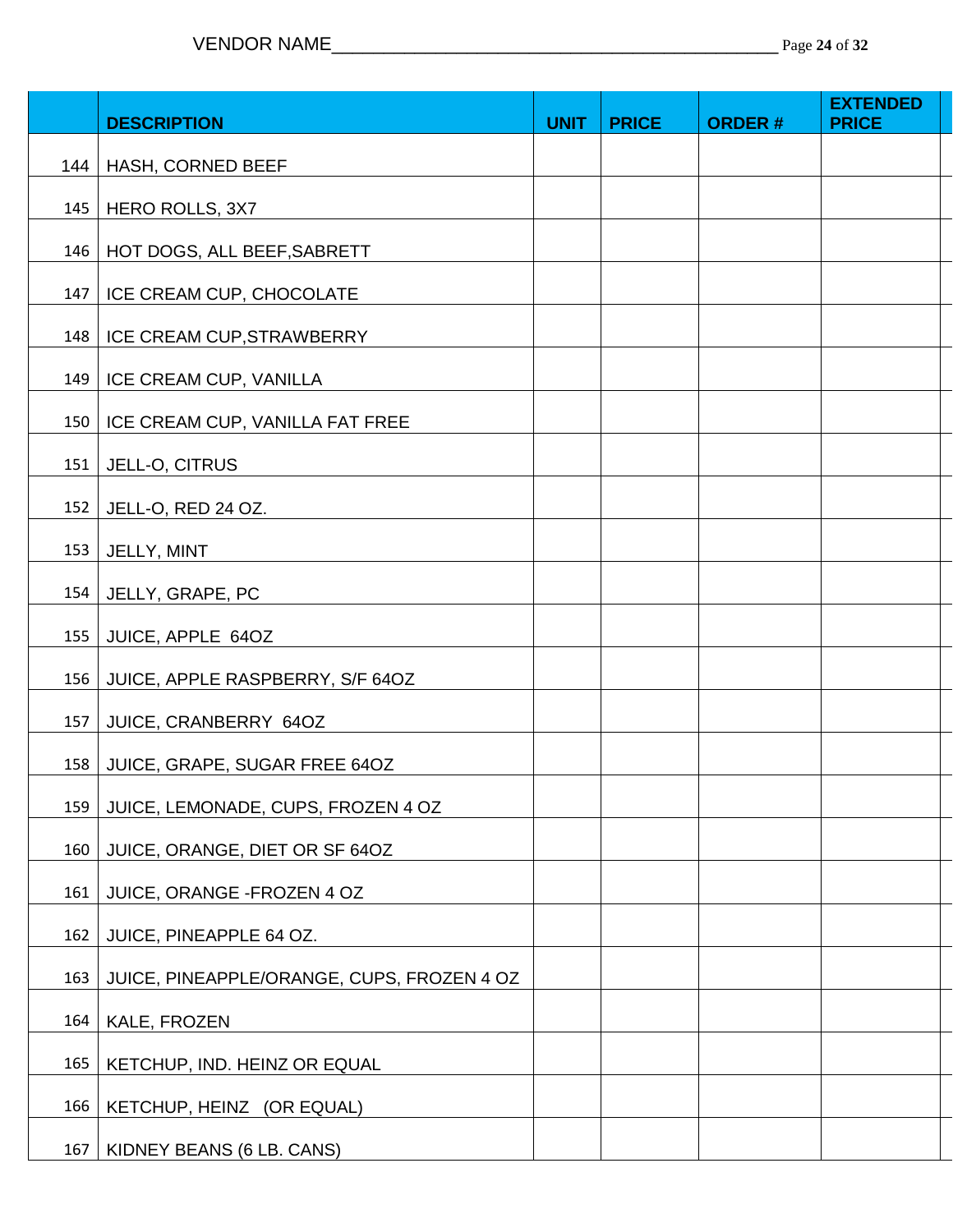|     | <b>DESCRIPTION</b>                  | <b>UNIT</b> | <b>PRICE</b> | <b>ORDER#</b> | <b>EXTENDED</b><br><b>PRICE</b> |  |
|-----|-------------------------------------|-------------|--------------|---------------|---------------------------------|--|
|     |                                     |             |              |               |                                 |  |
|     |                                     |             |              |               |                                 |  |
| 168 | KRABBY CAKES-MRS. FRIDAY'S OR EQUAL |             |              |               |                                 |  |
|     | 169   LASAGNA ROLL UPS              |             |              |               |                                 |  |
|     | 170   LETTUCE, ICEBERG, FRESH       |             |              |               |                                 |  |
| 171 | <b>LOBSTER TAILS</b>                |             |              |               |                                 |  |
| 172 | <b>MACARONI SALAD</b>               |             |              |               |                                 |  |
| 173 | MANICOTTI, CELENTANO 60/2.7 oz      |             |              |               |                                 |  |
| 174 | MARGARINE, BLOCK                    |             |              |               |                                 |  |
| 175 | MAYONNAISE, (IND.) HELLMANS/EQUAL   |             |              |               |                                 |  |
| 176 | MAYONNAISE, HELLMANN'S GALLON       |             |              |               |                                 |  |
| 177 | MEATBALLS, ITALIAN, COOKED 20Z      |             |              |               |                                 |  |
| 178 | <b>MEATBALLS, PLAIN</b>             |             |              |               |                                 |  |
| 179 | MEATBALLS, MAMA, ITALIAN 2 OZ       |             |              |               |                                 |  |
| 180 | MEATBALLS, SWEDISH                  |             |              |               |                                 |  |
| 181 | MRS. DASH .025                      |             |              |               |                                 |  |
| 182 | MUFFINS, BLUEBERRY                  |             |              |               |                                 |  |
| 183 | MUFFINS, BANANA, with nuts          |             |              |               |                                 |  |
| 184 | MUFFINS, CHOCOLATE CHIP             |             |              |               |                                 |  |
| 185 | MUSHROOMS, CANNED                   |             |              |               |                                 |  |
| 186 | MUSTARD, GULDEN'S                   |             |              |               |                                 |  |
| 187 | MUSTARD, GULDEN'S, PC               |             |              |               |                                 |  |
| 188 | MUSTARD, HONEY, PC                  |             |              |               |                                 |  |
| 189 | <b>NUTMEG</b>                       |             |              |               |                                 |  |
| 190 | OATMEAL, QUAKER OATS, OLD FASHIONED |             |              |               |                                 |  |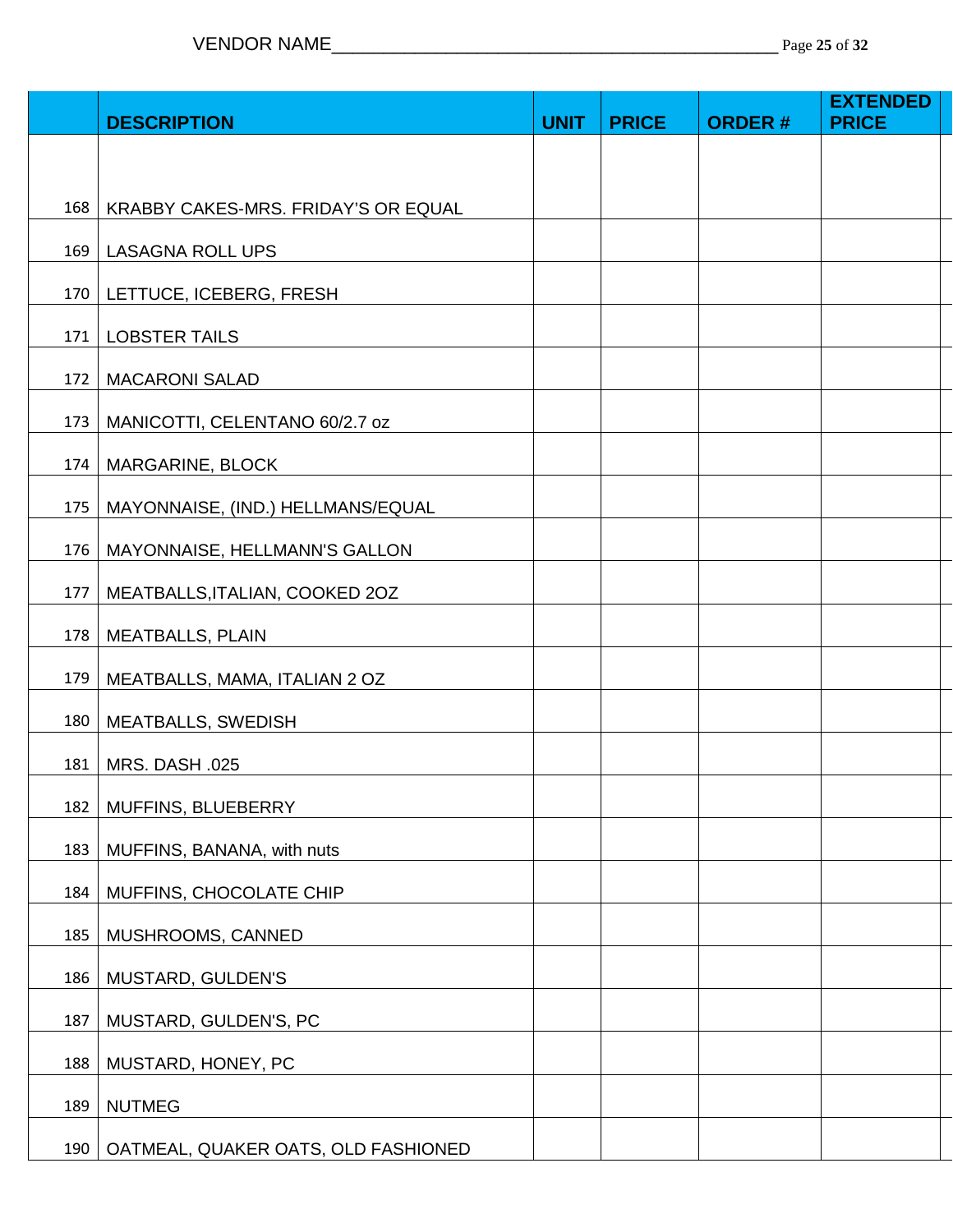|     |                                    |             |              |               | <b>EXTENDED</b> |
|-----|------------------------------------|-------------|--------------|---------------|-----------------|
|     | <b>DESCRIPTION</b>                 | <b>UNIT</b> | <b>PRICE</b> | <b>ORDER#</b> | <b>PRICE</b>    |
| 191 | OKRA, CUT, FROZEN                  |             |              |               |                 |
| 192 | OLIVES, BLACK                      |             |              |               |                 |
| 193 | OLIVES, GREEN                      |             |              |               |                 |
| 194 | <b>ONION GRANULATED</b>            |             |              |               |                 |
| 195 | ONIONS, FRESH, RED                 |             |              |               |                 |
| 196 | ONIONS, PEARL, FROZEN              |             |              |               |                 |
| 197 | <b>ORANGES, FRESH</b>              |             |              |               |                 |
| 198 | ORANGES, MANDARIN, CUPS, 4 OZ.     |             |              |               |                 |
| 199 | OREGANO                            |             |              |               |                 |
| 200 | PAM SPRAY                          |             |              |               |                 |
| 201 | <b>PAPRIKA</b>                     |             |              |               |                 |
| 202 | PARSLEY, FLAKES                    |             |              |               |                 |
| 203 | PASTA, EGG NOODLES                 |             |              |               |                 |
| 204 | PASTA, ELBOW MACARONI              |             |              |               |                 |
| 205 | PASTA, PENNE                       |             |              |               |                 |
| 206 | PASTA, ROTINI                      |             |              |               |                 |
| 207 | PASTA, SPAGHETTI                   |             |              |               |                 |
| 208 | PASTA, SHELLS, MEDIUM              |             |              |               |                 |
| 209 | PASTA, TRI-COLOR MACARONI          |             |              |               |                 |
| 210 | PASTA, ZITI                        |             |              |               |                 |
| 211 | PASTRY DOUGH SQUARES 5X5           |             |              |               |                 |
| 212 | PEACHES, SLICED, NATURAL, NO SUGAR |             |              |               |                 |
| 213 | PEANUT BUTTER                      |             |              |               |                 |
| 214 | PEAR HALVES, NATURAL, NO SUGAR     |             |              |               |                 |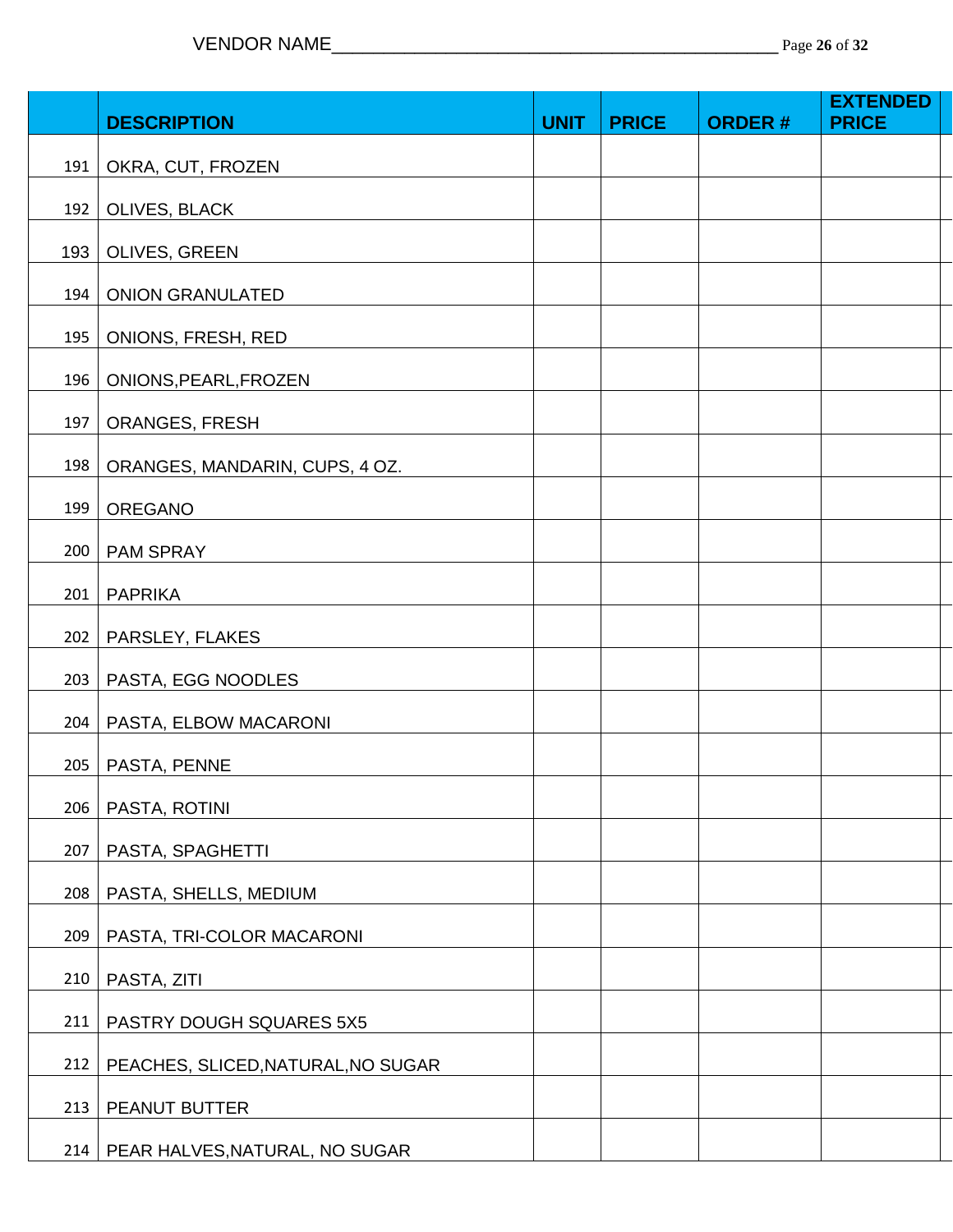|     |                                       |             |              |               | <b>EXTENDED</b><br><b>PRICE</b> |
|-----|---------------------------------------|-------------|--------------|---------------|---------------------------------|
|     | <b>DESCRIPTION</b>                    | <b>UNIT</b> | <b>PRICE</b> | <b>ORDER#</b> |                                 |
| 215 | PEARS, FRESH                          |             |              |               |                                 |
| 216 | PEAS & CARROTS, FROZEN                |             |              |               |                                 |
| 217 | PEAS, FROZEN                          |             |              |               |                                 |
| 218 | PEARS, DICED, NATURAL, NO SUGAR       |             |              |               |                                 |
| 219 | PEPPER STRIPS, MIXED RED & GREEN      |             |              |               |                                 |
| 220 | PEPPER, BLACK                         |             |              |               |                                 |
| 221 | PEPPER, BLACK, PC                     |             |              |               |                                 |
| 222 | PEPPERONI, DELI                       |             |              |               |                                 |
| 223 | PEPPERS, GREEN, FRESH                 |             |              |               |                                 |
| 224 | PEPPERS, RED, FRESH                   |             |              |               |                                 |
| 225 | PICKLE SPEARS                         |             |              |               |                                 |
| 226 | PICKLE, DILL CHIPS B & G              |             |              |               |                                 |
| 227 | PIE. COCONUT CUSTARD                  |             |              |               |                                 |
| 228 | PIE FILLING, CHERRY                   |             |              |               |                                 |
|     | $229$ PIE. PEACH                      |             |              |               |                                 |
| 230 | PIE SHELLS, FROZEN 10"                |             |              |               |                                 |
| 231 | PIE, PUMPKIN                          |             |              |               |                                 |
| 232 | PIES, MRS. SMITH, APPLE 10"           |             |              |               |                                 |
| 233 | PINEAPPLE CHUNKS                      |             |              |               |                                 |
| 234 | PINEAPPLE SLICED                      |             |              |               |                                 |
| 235 | PLUMS, FRESH                          |             |              |               |                                 |
| 236 | POPCORN, VENDING                      |             |              |               |                                 |
| 237 | PORK & BEANS, (BAKED) BUSH'S OR EQUAL |             |              |               |                                 |
| 238 | PORK LOIN, RAW, CENTER CUT            |             |              |               |                                 |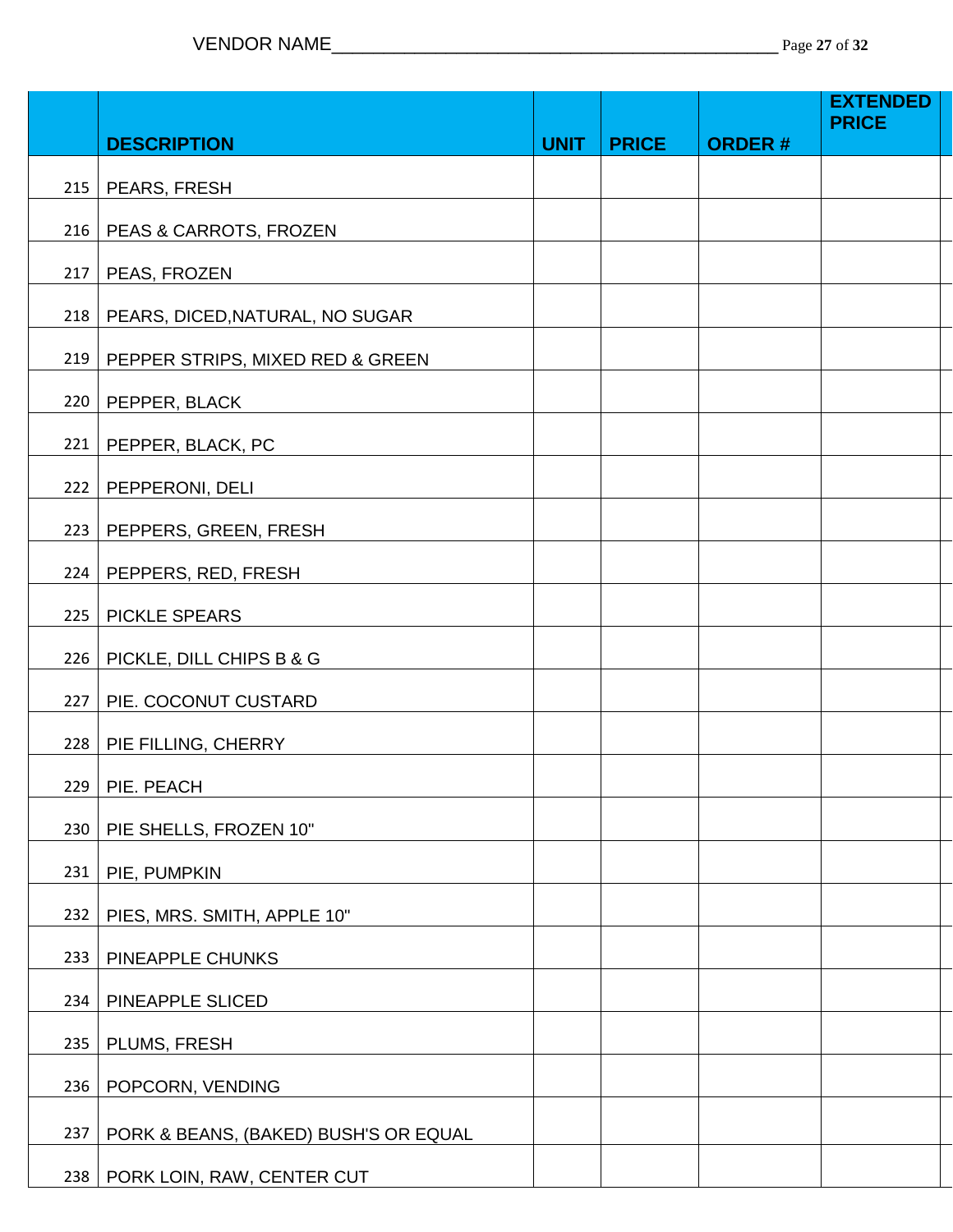|     | <b>DESCRIPTION</b>                    | <b>UNIT</b> | <b>PRICE</b> | <b>ORDER#</b> | <b>EXTENDED</b><br><b>PRICE</b> |
|-----|---------------------------------------|-------------|--------------|---------------|---------------------------------|
| 239 | PORK PATTIES, RIB-B-QUE, COOKED       |             |              |               |                                 |
| 240 | PORK BABYBACK RIBS, RAW               |             |              |               |                                 |
| 241 | POTATO AU GRATIN, DRY                 |             |              |               |                                 |
| 242 | POTATO CHIPS                          |             |              |               |                                 |
| 243 | POTATOES, FRESH, IDAHO                |             |              |               |                                 |
| 244 | POTATOES, HASH BROWN PATTY            |             |              |               |                                 |
| 245 | POTATOES, INSTANT                     |             |              |               |                                 |
| 246 | POTATO PANCAKE                        |             |              |               |                                 |
| 247 | POTATO SALAD                          |             |              |               |                                 |
| 248 | POTATO SKINS                          |             |              |               |                                 |
|     | 249   POTATOES, SWEET, FRESH          |             |              |               |                                 |
| 250 | POT ROAST W/GRAVY COOKED              |             |              |               |                                 |
|     | 251   PRETZEL, VENDING                |             |              |               |                                 |
| 252 | PUDDING, BANANA                       |             |              |               |                                 |
| 253 | PUDDING, BUTTERSCOTCH                 |             |              |               |                                 |
| 254 | PUDDING, CHOCOLATE                    |             |              |               |                                 |
| 255 | PUDDING, LEMON                        |             |              |               |                                 |
| 256 | PUDDING, RICE                         |             |              |               |                                 |
| 257 | PUDDING, TAPIOCA                      |             |              |               |                                 |
| 258 | PUDDING, VANILLA                      |             |              |               |                                 |
| 259 | <b>PUNCH</b>                          |             |              |               |                                 |
| 260 | RAVIOLI, CANNED, BEEF, W/TOMATO SAUCE |             |              |               |                                 |
| 261 | <b>RELISH</b>                         |             |              |               |                                 |
|     | 262   RELISH (INDIVIDUAL)             |             |              |               |                                 |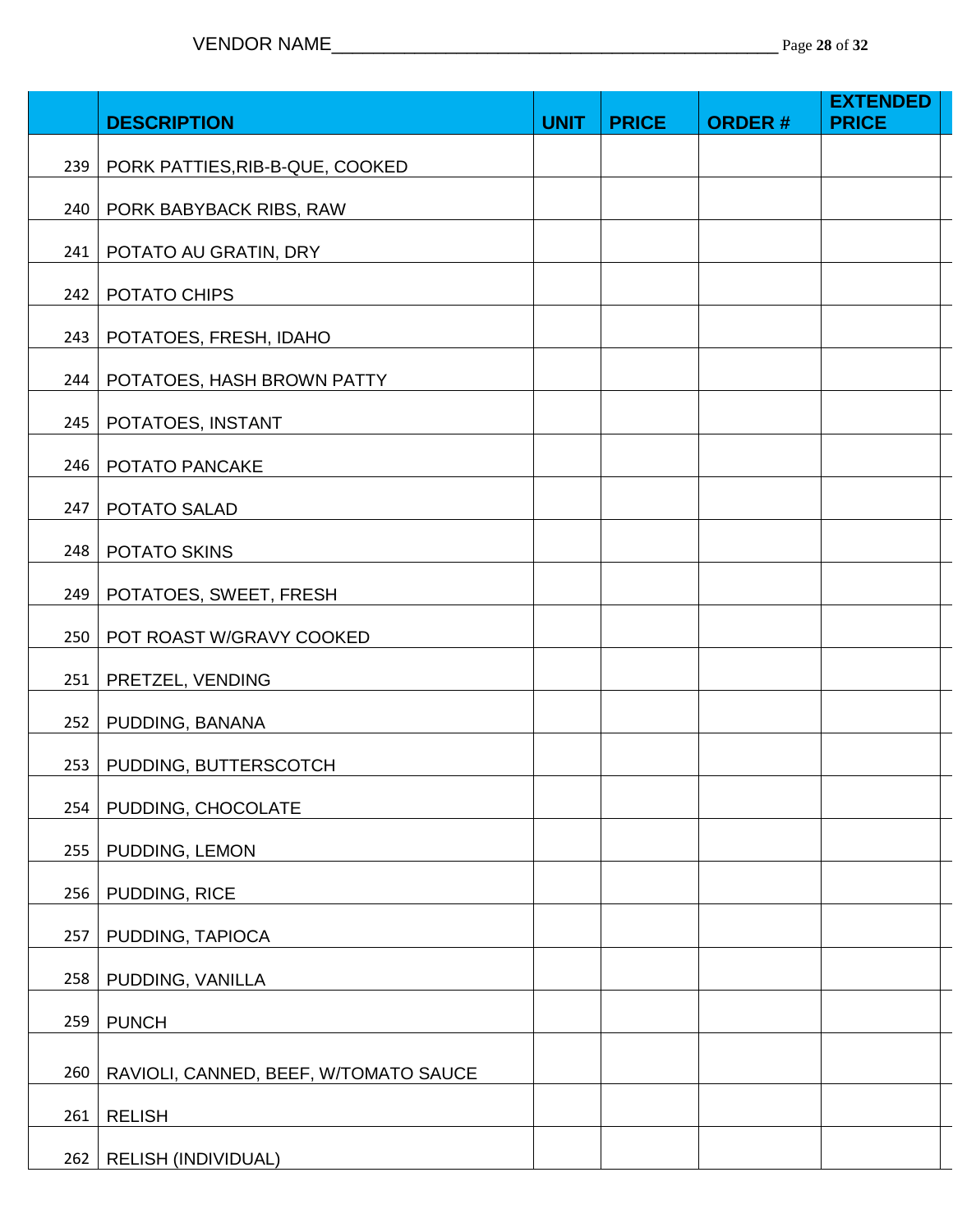|     | <b>DESCRIPTION</b>                                        | <b>UNIT</b> | <b>PRICE</b> | <b>ORDER#</b> | <b>EXTENDED</b><br><b>PRICE</b> |
|-----|-----------------------------------------------------------|-------------|--------------|---------------|---------------------------------|
| 263 | RICE, MEXICAN FIESTA                                      |             |              |               |                                 |
| 264 | RICE, GARDEN BLEND                                        |             |              |               |                                 |
|     |                                                           |             |              |               |                                 |
| 265 | <b>RICE PILAF</b>                                         |             |              |               |                                 |
| 266 | RICE, SPANISH                                             |             |              |               |                                 |
| 267 | RICE, UNCLE BEN'S (OR EQUAL)                              |             |              |               |                                 |
| 268 | RICE, WILD, LONG GRAIN                                    |             |              |               |                                 |
| 269 | ROAST BEEF, FOR POT ROAST, RUMP OR<br><b>BOTTOM ROUND</b> |             |              |               |                                 |
| 270 | ROAST BEEF, RAW, TOP ROUND, TRIMMED &<br><b>TIED</b>      |             |              |               |                                 |
| 271 | ROAST BEEF, DELI, COOKED, TOP ROUND,<br><b>DELUXE</b>     |             |              |               |                                 |
| 272 | BONELESS PRIME RIB, OVEN READY, CHOICE                    |             |              |               |                                 |
| 273 | <b>ROLLS, DINNER</b>                                      |             |              |               |                                 |
| 274 | ROLLS, HAMBURGER 120 COUNT                                |             |              |               |                                 |
| 275 | ROLLS, HOTDOG                                             |             |              |               |                                 |
| 276 | ROMAINE HEARTS, FRESH                                     |             |              |               |                                 |
| 277 | <b>SALAD OIL</b>                                          |             |              |               |                                 |
| 278 | SALAMI, DELI                                              |             |              |               |                                 |
| 279 | SALISBURY STEAK, NO GRAVY, 4 OZ.                          |             |              |               |                                 |
| 280 | <b>SALT</b>                                               |             |              |               |                                 |
| 281 | SALT, PC                                                  |             |              |               |                                 |
| 282 | SAUCE, APPLE, DIET                                        |             |              |               |                                 |
| 283 | SAUCE, CHEESE, CAMPBELL'S OR EQUAL                        |             |              |               |                                 |
| 284 | SAUCE, DUCK                                               |             |              |               |                                 |
| 285 | SAUCE, GENERAL TSAO                                       |             |              |               |                                 |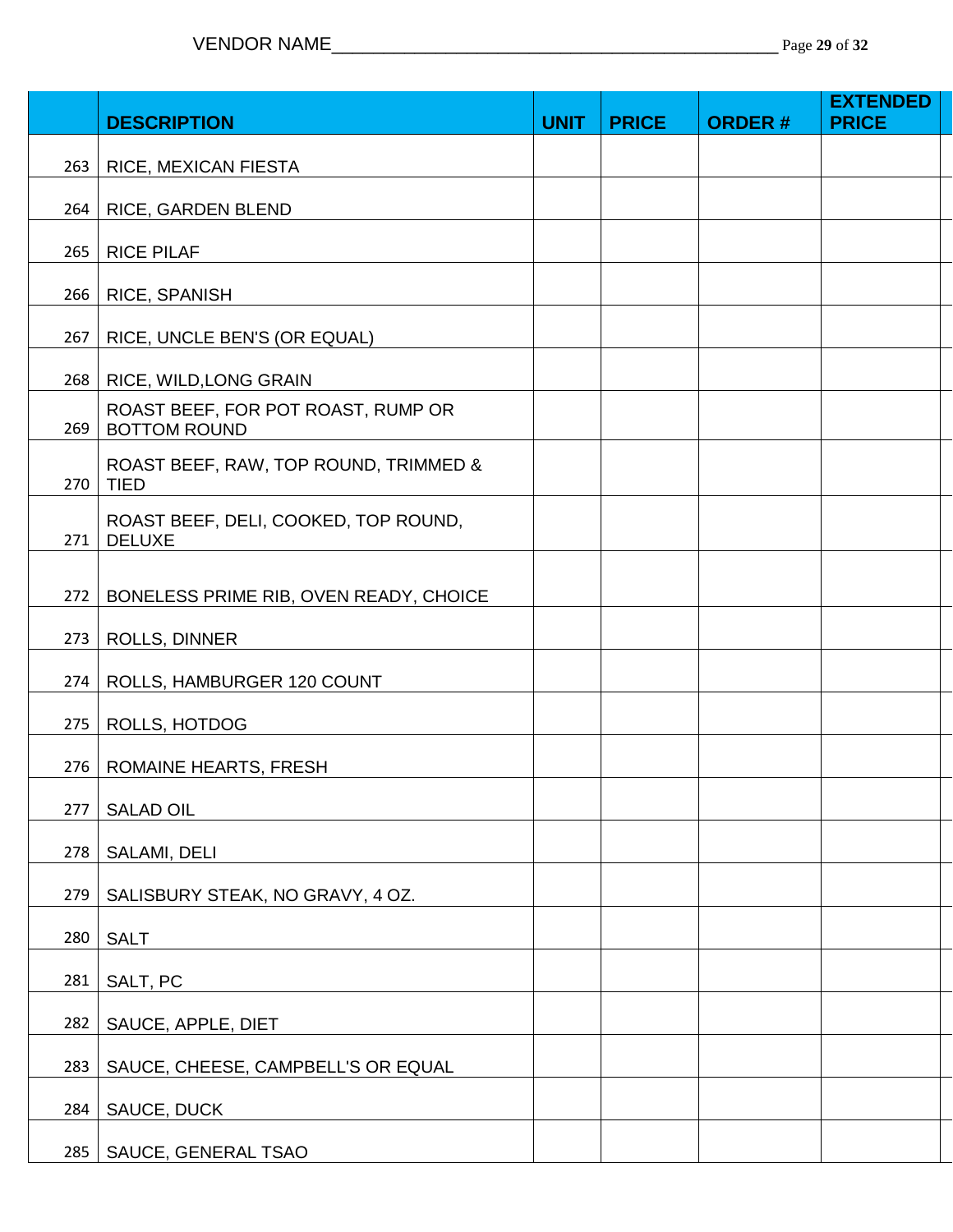|     |                                       |             |              |               | <b>EXTENDED</b> |
|-----|---------------------------------------|-------------|--------------|---------------|-----------------|
|     | <b>DESCRIPTION</b>                    | <b>UNIT</b> | <b>PRICE</b> | <b>ORDER#</b> | <b>PRICE</b>    |
| 286 | SAUCE, MANDARIN/ORANGE, DRESSING      |             |              |               |                 |
|     |                                       |             |              |               |                 |
| 287 | SAUCE, ORANGE SESAME GINGER, DRESSING |             |              |               |                 |
| 288 | SAUCE, SPAGHETTI                      |             |              |               |                 |
|     |                                       |             |              |               |                 |
| 289 | SAUCE, SWEET & SOUR                   |             |              |               |                 |
|     | 290   SAUCE, TOMATO                   |             |              |               |                 |
| 291 | SAUCE, WORCESTERSHIRE (1 GAL.)        |             |              |               |                 |
| 292 | SAUERKRAUT                            |             |              |               |                 |
| 293 | SAUSAGE, BREAKFAST LINK               |             |              |               |                 |
| 294 | SAUSAGE, ITALIAN, SWEET               |             |              |               |                 |
| 295 | SAUSAGE LINKS, COOKED                 |             |              |               |                 |
| 296 | <b>SAUSAGE PATTIES</b>                |             |              |               |                 |
| 297 | SAUSAGE, POLISH, 10# PKGS., KIELBASA  |             |              |               |                 |
| 298 | SAUSAGE, SWEET TURKEY                 |             |              |               |                 |
| 299 | <b>SEA LEG SUPREME</b>                |             |              |               |                 |
| 300 | SHELLS, STUFFED, MEDIUM               |             |              |               |                 |
| 301 | SHORT RIBS COOKED                     |             |              |               |                 |
| 302 | SHRIMP, BUTTERFLY, BREADED 16/20 LG.  |             |              |               |                 |
| 303 | SORBET, RASBERRY                      |             |              |               |                 |
| 304 | SOUP BASE, CREAMED-28 OZ.             |             |              |               |                 |
| 305 | SOUP, BEEF BARLEY, LG. 51 OZ.         |             |              |               |                 |
| 306 | SOUP, CHICKEN NOODLE -LG. 51 OZ.      |             |              |               |                 |
| 307 | SOUP, CREAM/CELERY, -LG 51 OZ.        |             |              |               |                 |
| 308 | SOUP, CREAM/MUSHROOM, #5 CANS         |             |              |               |                 |
| 309 | SOUP, MANHATTAN CLAM, LG. 51 OZ.      |             |              |               |                 |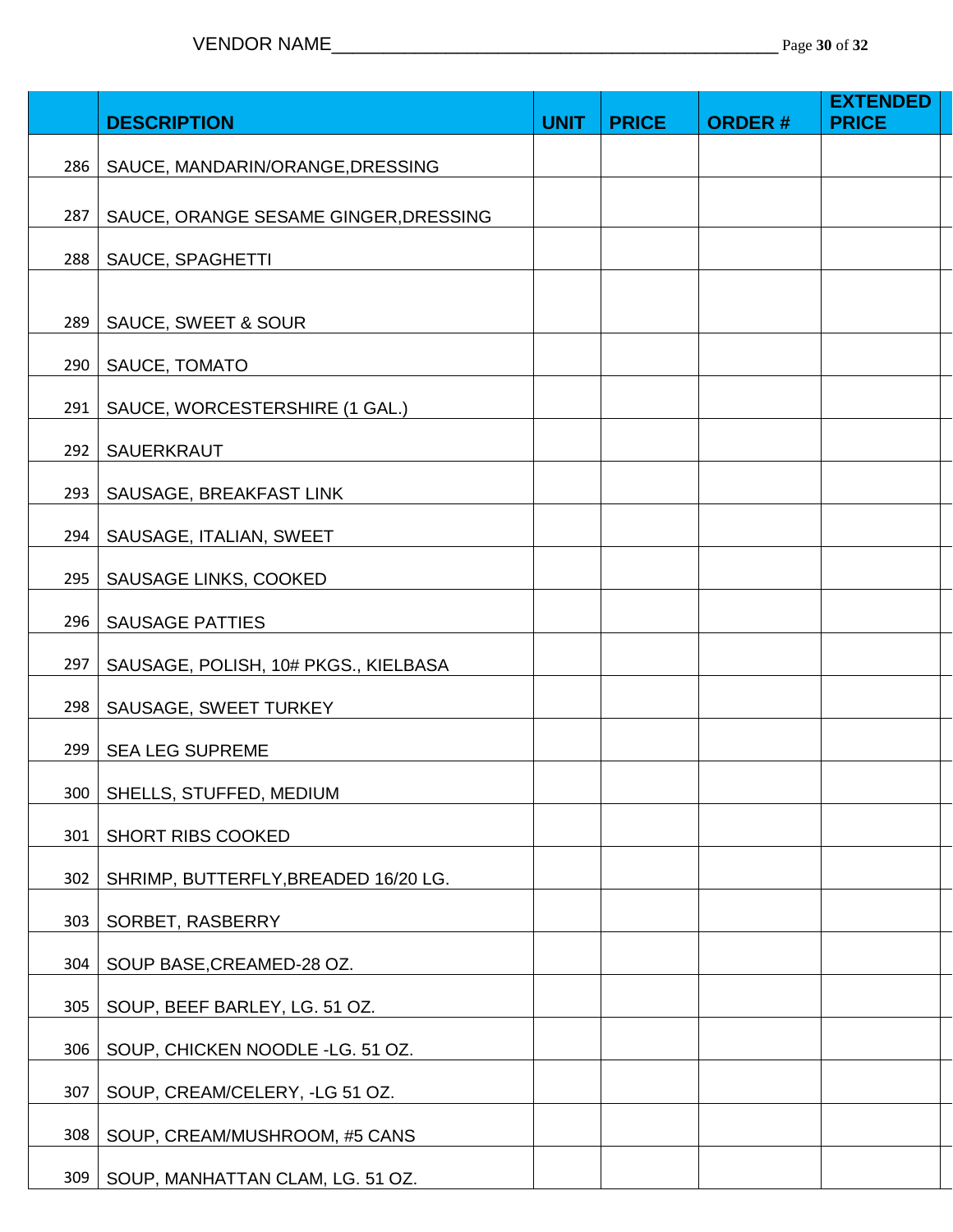|     | <b>DESCRIPTION</b>                    | <b>UNIT</b> | <b>PRICE</b> | <b>ORDER#</b> | <b>EXTENDED</b><br><b>PRICE</b> |  |
|-----|---------------------------------------|-------------|--------------|---------------|---------------------------------|--|
| 310 | SOUP, SPLIT PEA, CAMPBELL'S-LG 51 OZ. |             |              |               |                                 |  |
| 311 | <b>SOUR CREAM</b>                     |             |              |               |                                 |  |
| 312 | SOY SAUCE LOW SODIUM                  |             |              |               |                                 |  |
| 313 | SPINACH, CHOPPED, FROZEN              |             |              |               |                                 |  |
| 314 | SPRINKLES, CHOCOLATE                  |             |              |               |                                 |  |
| 315 | SPRINKLES, RAINBOW                    |             |              |               |                                 |  |
| 316 | <b>SQUASH GREEN FROZEN</b>            |             |              |               |                                 |  |
| 317 | SQUASH, YELLOW, SLICED, FROZEN        |             |              |               |                                 |  |
| 318 | STEW BEEF, FROZEN                     |             |              |               |                                 |  |
| 319 | STRINGBEANS REG. CUT                  |             |              |               |                                 |  |
| 320 | STRAWBERRIES, SLICED, FROZEN (6.5 #)  |             |              |               |                                 |  |
| 321 | STUFFING, CHICKEN FLAVOR              |             |              |               |                                 |  |
| 322 | <b>SUGAR</b>                          |             |              |               |                                 |  |
| 323 | SUGAR, BROWN 1 LB. PKG.LIGHT OR DARK  |             |              |               |                                 |  |
|     | 324   SUGAR, IND.                     |             |              |               |                                 |  |
| 325 | <b>SUN CUP PUNCH</b>                  |             |              |               |                                 |  |
| 326 | <b>SUNCUP CRANBERRY</b>               |             |              |               |                                 |  |
| 327 | <b>SUN CUP APPLE</b>                  |             |              |               |                                 |  |
| 328 | <b>SUN CUP PINE/ORANGE</b>            |             |              |               |                                 |  |
| 329 | <b>SUPER CHICKEN</b>                  |             |              |               |                                 |  |
| 330 | <b>SWEET &amp; LOW</b>                |             |              |               |                                 |  |
| 331 | <b>SWEET POTATO FRIES</b>             |             |              |               |                                 |  |
| 332 | SYRUP, PANCAKE                        |             |              |               |                                 |  |
| 333 | SYRUP, PANCAKE, S/F                   |             |              |               |                                 |  |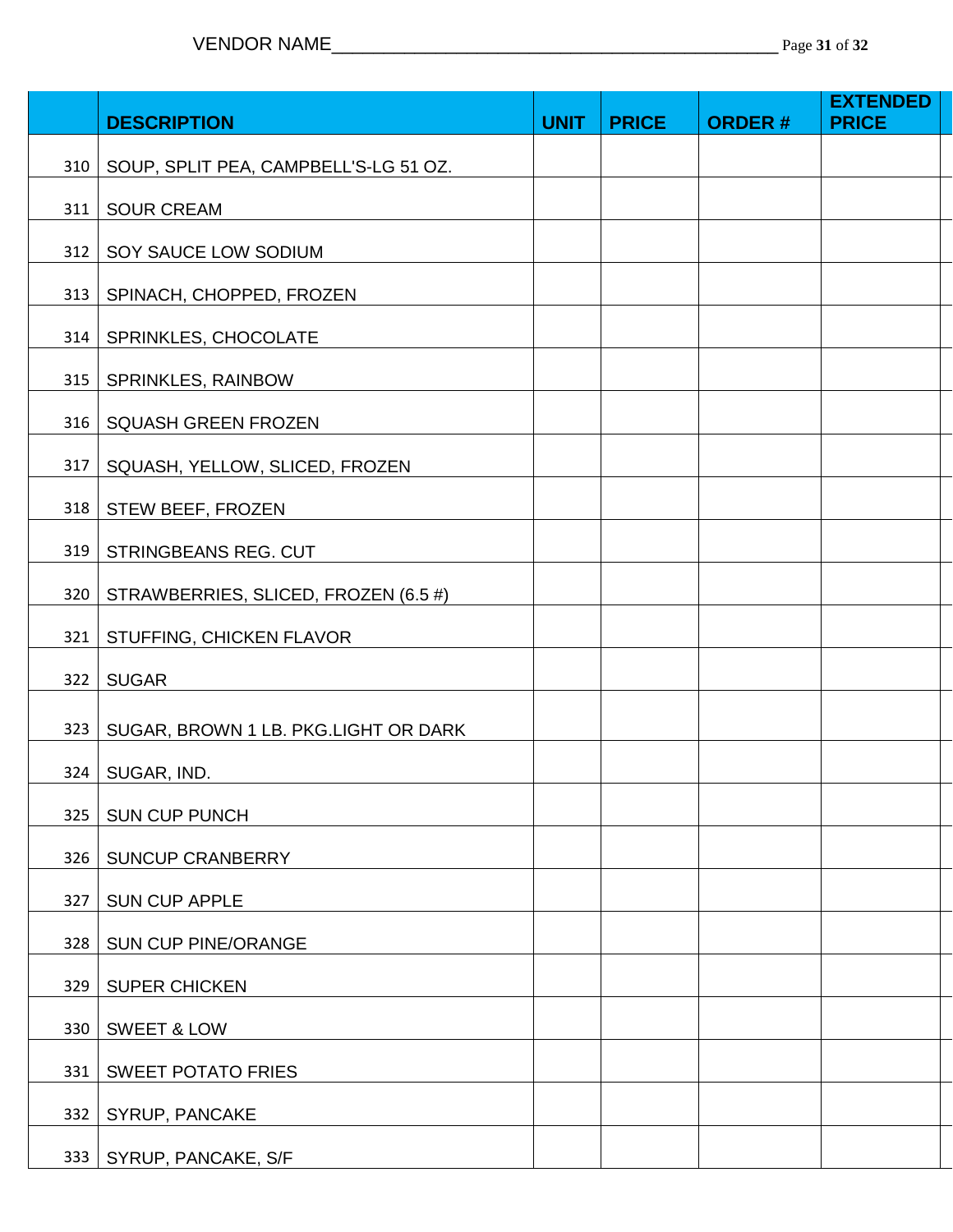|     |                                                             |             |              |               | <b>EXTENDED</b> |
|-----|-------------------------------------------------------------|-------------|--------------|---------------|-----------------|
|     | <b>DESCRIPTION</b>                                          | <b>UNIT</b> | <b>PRICE</b> | <b>ORDER#</b> | <b>PRICE</b>    |
|     |                                                             |             |              |               |                 |
|     |                                                             |             |              |               |                 |
| 334 | SYRUP, SMUCKERS ASST                                        |             |              |               |                 |
| 335 | TACO, BEEF-COOKED                                           |             |              |               |                 |
| 336 | TART SHELLS, BURRY 3"                                       |             |              |               |                 |
| 337 | TARTAR SAUCE, PC                                            |             |              |               |                 |
| 338 | TEA, LIPTON 100 COUNT                                       |             |              |               |                 |
| 339 | <b>TERIYAKI GLAZE</b>                                       |             |              |               |                 |
| 340 | <b>TEXAS TOAST</b>                                          |             |              |               |                 |
| 341 | <b>THYME</b>                                                |             |              |               |                 |
| 342 | <b>TOMATO PASTE</b>                                         |             |              |               |                 |
| 343 | <b>TOMATO PUREE</b>                                         |             |              |               |                 |
| 344 | <b>TORTELLONI, CHICKEN</b>                                  |             |              |               |                 |
| 345 | TORTELLONI, SPINACH                                         |             |              |               |                 |
| 346 | <b>TORTILLAS, FLOUR</b>                                     |             |              |               |                 |
| 347 | TURKEY BREAST, RAW, OVEN READY, PERDUE<br>OR EQUAL          |             |              |               |                 |
| 348 | TURKEY BREAST, COOKED, LOW SODIUM, DELUX<br>KOHLER OR EQUAL |             |              |               |                 |
| 349 | TURNIP GREENS, FROZEN, CHOPPED                              |             |              |               |                 |
| 350 | TURNIPS, FROZEN, DICED                                      |             |              |               |                 |
| 351 | VANILLA FLAVORING (IMITATION)                               |             |              |               |                 |
| 352 | <b>VEAL PATTIES</b>                                         |             |              |               |                 |
| 353 | <b>VEGETABLE OIL</b>                                        |             |              |               |                 |
| 354 | <b>VEGETABLES, MIXED</b>                                    |             |              |               |                 |
| 355 | VEGETABLE, ITALIAN BLEND, FROZEN                            |             |              |               |                 |
| 356 | VEGETABLE, NORMANDY BLEND, FROZEN                           |             |              |               |                 |